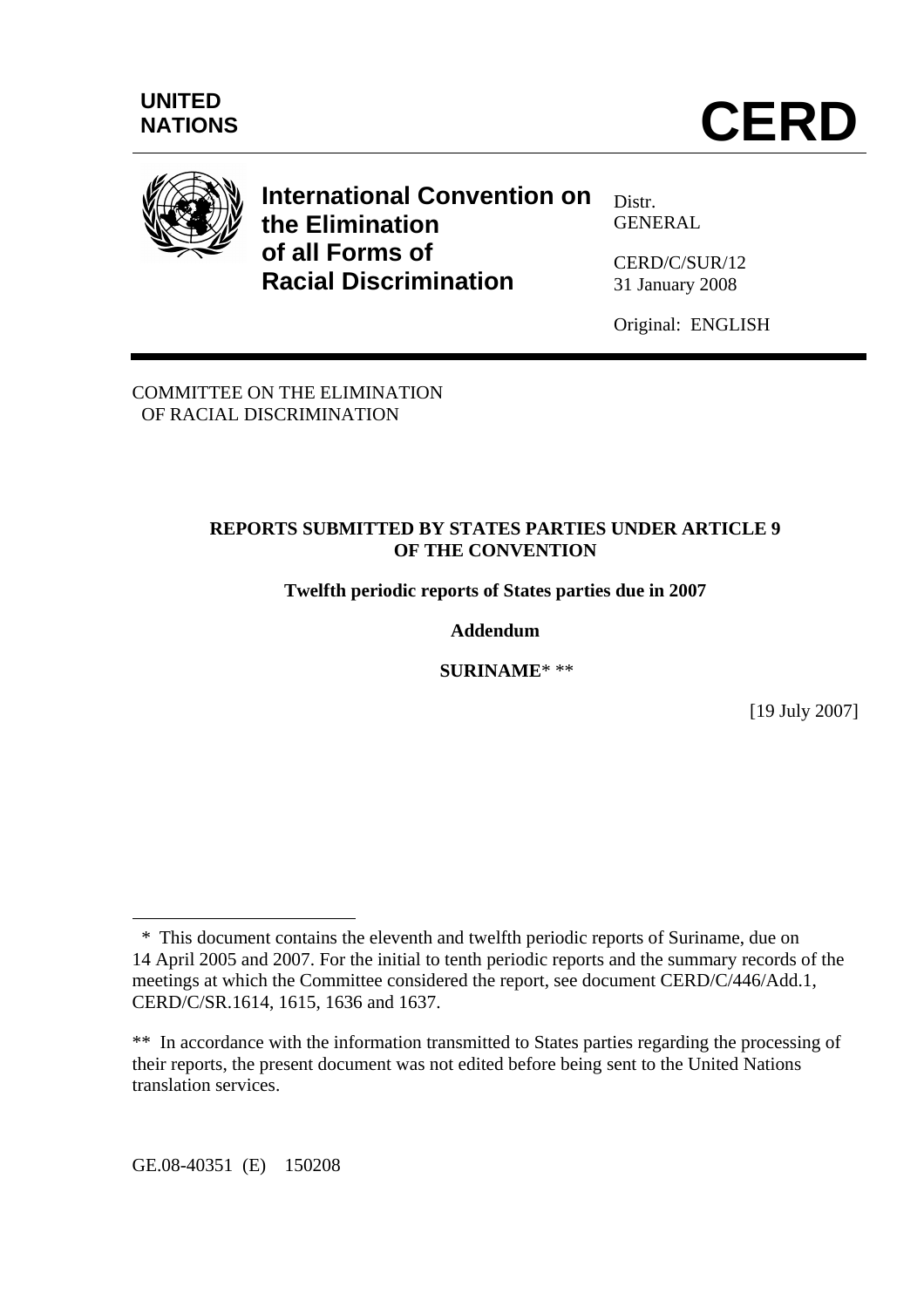#### **CONTENTS**

|                |                                                          | Paragraphs  | Page |  |  |  |
|----------------|----------------------------------------------------------|-------------|------|--|--|--|
|                |                                                          | 1           | 3    |  |  |  |
| $\mathbf{I}$ . |                                                          | $2 - 14$    | 3    |  |  |  |
| II.            |                                                          | $15 - 18$   | 5    |  |  |  |
| Ш.             |                                                          | $19 - 53$   | 8    |  |  |  |
| IV.            |                                                          | $54 - 78$   | 19   |  |  |  |
| V.             | INFORMATION FROM THE MINISTRY OF NATURAL                 | $79 - 98$   | 23   |  |  |  |
| VI.            | GENERAL PLAN OF ACTION TO COMBAT POVERTY                 | $99 - 115$  | 25   |  |  |  |
|                |                                                          | $116 - 128$ | 29   |  |  |  |
|                |                                                          |             | 33   |  |  |  |
| Annexes*       |                                                          |             |      |  |  |  |
| 1.             | Overview of teachers and students in the interior        |             |      |  |  |  |
| 2.             | Data on employees of Telecommunication Company (Telesur) |             |      |  |  |  |
| 3.             | Data on employees of the Central Bank                    |             |      |  |  |  |
| 4.             | Data on employees of the Hakrin Bank                     |             |      |  |  |  |
| 5.             | Overview of the personnel of the RBTT Bank               |             |      |  |  |  |

- 6. Overview of the personnel of the Landbouw Bank
- 7. Overview of the personnel of the Self Reliance Insurance Company
- 8. Data on employees of the Water Supply Company
- 9. Conclusions and recommendations of an ILO national workshop on Indigenous and Tribal Peoples Convention No. 169
- 10. Number of marriages per month
- 11. Number of sexual abused children
- 12. Statistics on malaria and HIV/AIDS

 $\overline{a}$ 

<sup>\*</sup> Annexes can be consulted in the files of the Secretariat.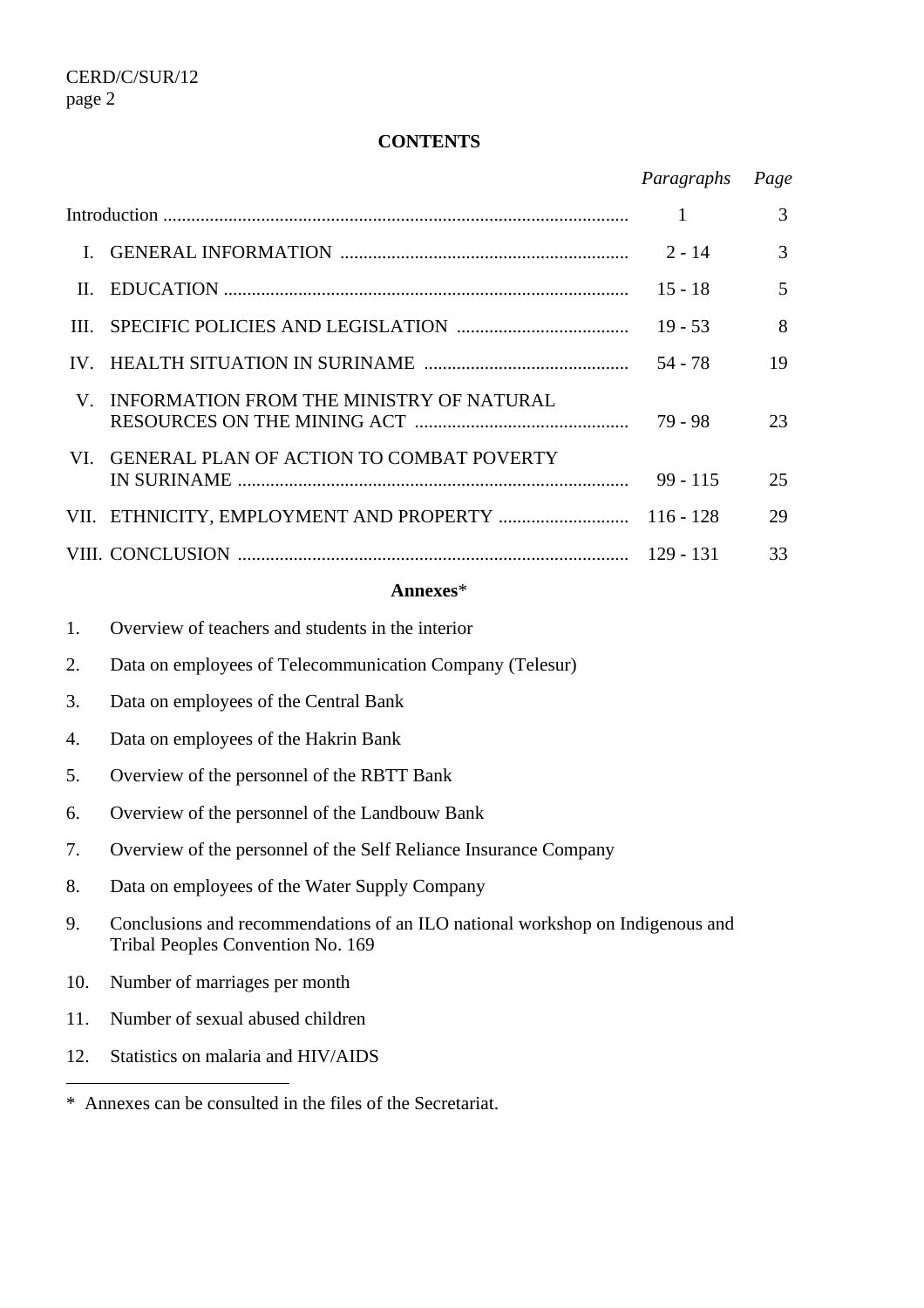#### **Introduction**

1. This submission of the State to the Committee on the Elimination of Racial Discrimination comprises the eleventh and twelfth periodic reports combined. In this report the State will focus on the recommendations and concern of the Committee. The State will also pay attention to the concern about the Indigenous People and the Maroons living in the interior in Suriname. The State will not reiterate the information, which remains the same, submitted in its previous report.

#### **I. GENERAL INFORMATION**

2. The Western coast of the Guyanas, of which Suriname is part, was discovered in the late fifteenth century. The original inhabitants were Amerindians. After different colonization attempts by the English and the French had failed, the Dutch captured Suriname in 1667. The colony's plantation economy was based on cheap labor with slaves from Africa. After slavery was abolished in 1863, indentured laborers were recruited in India, Indonesia and China. The descendants of these immigrants now form the larger part of the population of Suriname.

3. Suriname is located on the Northeastern part of the continent of South America between 2 and 6 degrees Northern latitude and 54 and 56 degrees Western longitude. It borders in the North with the Atlantic Ocean, Guyana to the west, French Guyana to the east and Brazil to the south. Its capital city is Paramaribo.

4. The country which is largely covered by rainforests has a surface area of about 163,820 square kilometres.

5. The total population as of August 2, 2004 was, according to the Statistic Bureau of Suriname, 492,829, of which 247,846 males and 244,618 females, while there were 365 persons for whom no sex was reported.

6. Compared to the Census of 1980 (with a population size of 355,240 ), it can be seen that the population increased with circa 137,600 persons over a period of approximately 24 years, i.e. a growth of 38.7 per cent (or 1.37 per cent annually).

7. The largest part of the total population lives in and around the capital Paramaribo. A small part is spread over small towns in the coastal districts and in tribal communities along rivers in the interior.

8. The Republic of Suriname is divided into 10 Districts. Paramaribo is the smallest District in size, but has the largest population density. Coronie has the smallest population size and Sipaliwini (comprising 80 per cent of the area of the Republic of Suriname ) has the smallest population density.

9. The geographic distribution of the population, area and density per District is as follows:

- − Paramaribo has a population of 242,946 in an area of 183 square km and the density is 1,327.6 people per square kilometre;
- − Wanica with a population of 85,986 in an area of 443 square km has a density of 194.1;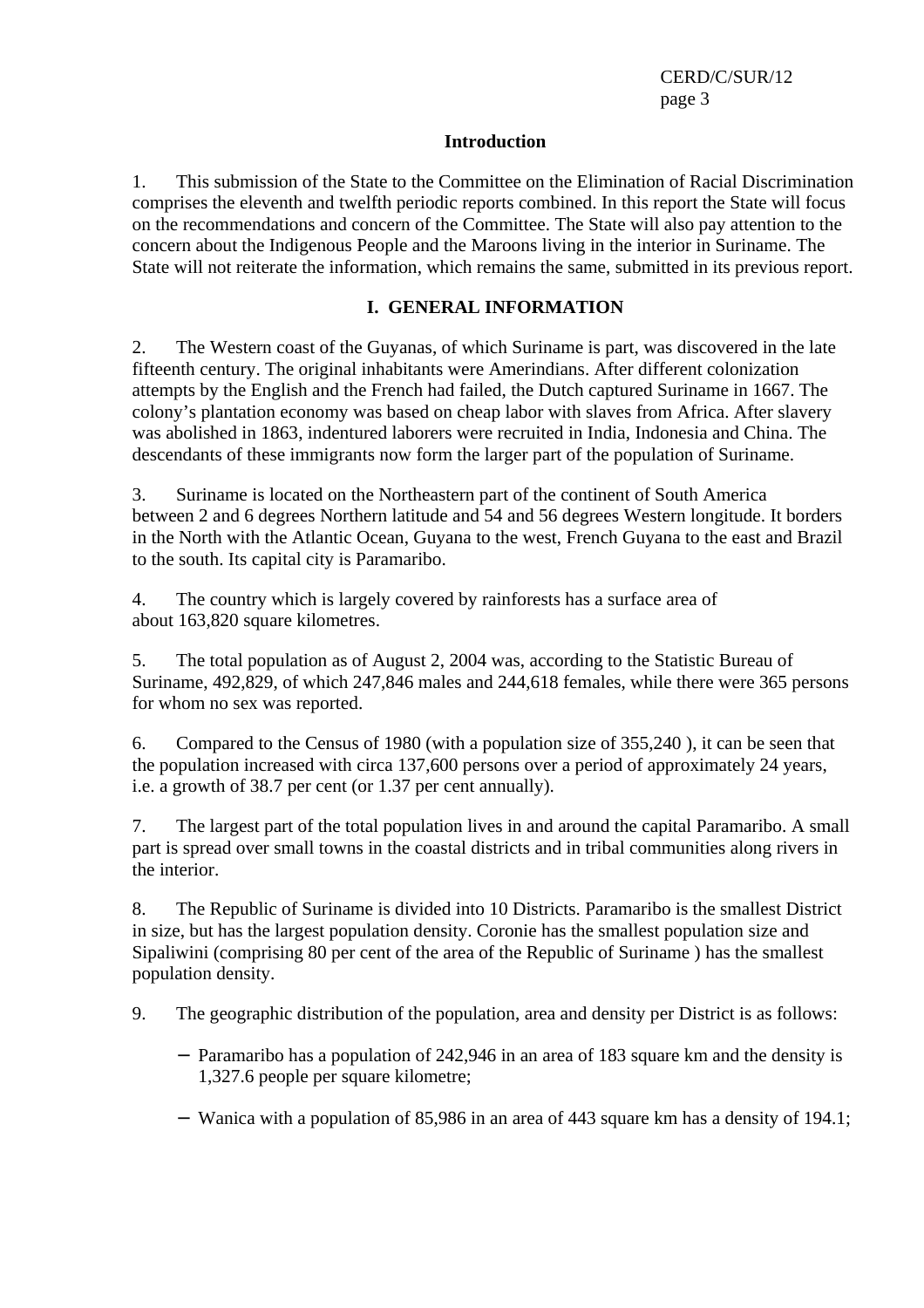- − Nickerie has a population of 36,639 in an area of 5,353 square km with a density of 6.8;
- − Coronie on the other hand with the smallest population of 2,887 in an area of 3,902 square km with a density of 0.7;
- − Saramacca with a population of 15,980 in an area of 3,636 square km has a density of 4.4;
- − Commewijne has a population of 24,649 in an area of 2,353 square km with a density of 10.5;
- − Marowijne with a population of 16,642 in an area of 4,627 square km has a density of 3.6.

10. Para has a population of 18,749 in an area of 5,393 square km has a density of 3.5. Brokopondo has a population of 14,215 in an area of 14,215 square km and a density of 1.9, whereas Sipaliwini as the largest District in size has a population of 34,136 in an area of 130,567 square km with a density of 0.3.

11. This is a total of 492,829 inhabitants in an area of 163,820 square km and a density of 3.0.

## **A. The population by ethnic group**

12. The population of Suriname is multi-ethnical and multi-religious. This diversity stems from several waves of importation of slave labor for the plantations and indentured labor from China, India and Indonesia. They were brought in to run the plantation-based production system in the country during the colonial period.

13. The population by ethnic group in 2004 was as follows:

- − Amerindians, 18,037;
- − Maroons, 72,553;
- − Creole, 87,202;
- − Hindustani, 135,117;
- − Javanese, 71,879;
- − Chinese, 8,775;
- − Kaukasisch, 2,899;
- − Mixed, 61,524;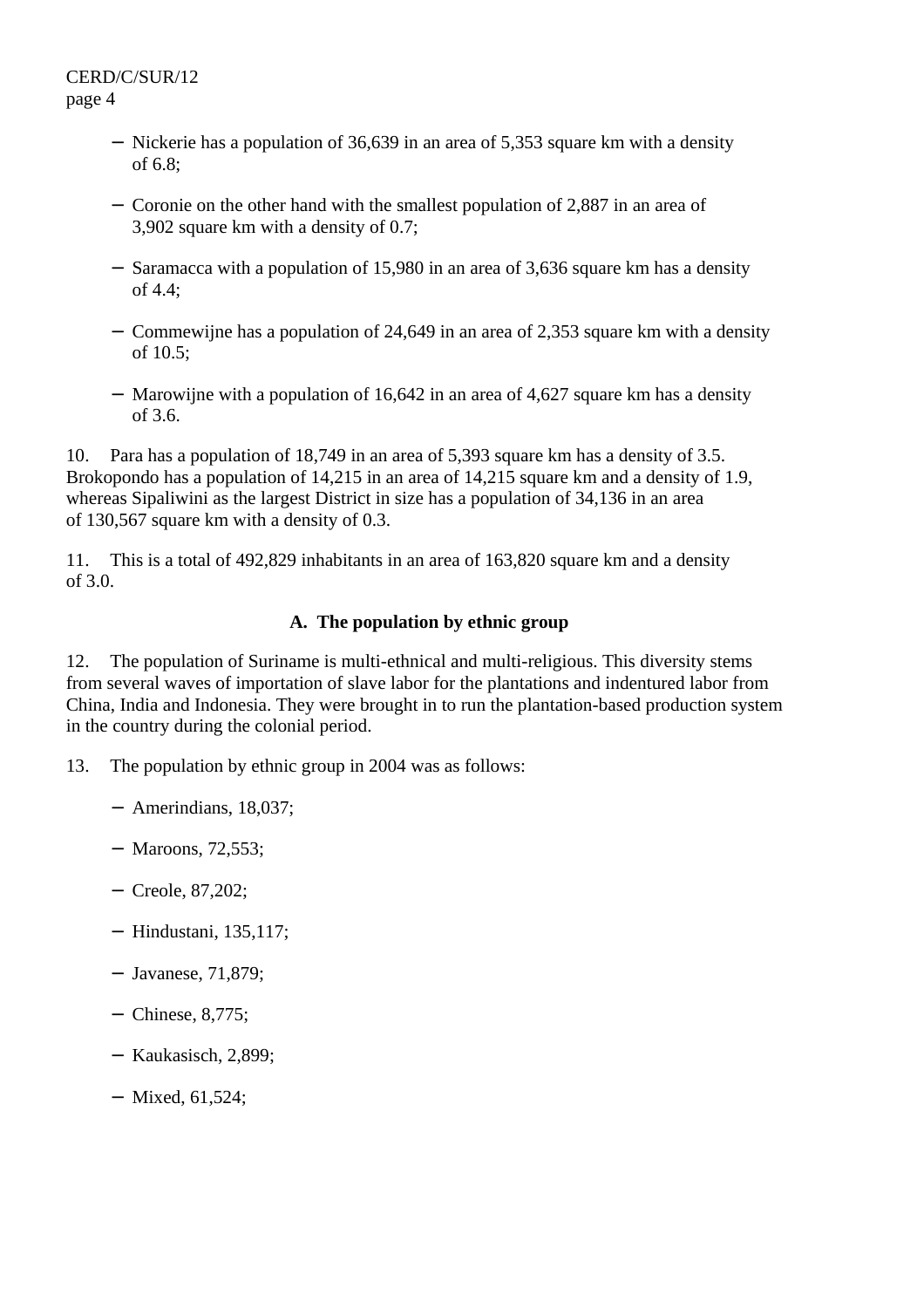- − Others, 2,264;
- − Don't know, 1,261;
- − No answer, 31,318.

14. Suriname is diverse in population and religion and still people are living in harmony with each other. The enormous cultural diversity characterizes Suriname as a fascinating society with different ethnic groups, each with their own language. At least 15 different languages are spoken.

## **II. EDUCATION**

## **A. Literacy**

15. The "continuous" household surveys of the General Bureau of Statistics (conducted in the Districts of Paramaribo and Wanica) produce a literacy rate (both sexes, average of the period 200-2002) of 90.6 per cent, for the non-institutional population 6 years and over. The Census result for the non-institutional Population in Suriname is 74.1 per cent, but this masks quite some geographic variation. Wanica has a rate of 88.8 per cent and Sipaliwini gas a rate of 35.9 per cent. If we exclude the category "not reported (totaling 67,353) surprisingly Coronie comes first with 93.6 per cent, followed by Paramaribo (93.1 per cent) and Wanica (91.4 per cent). Sipaliwini retains the last position but jumps to 47.6 per cent. The nationwide average ends at 88.1 per cent.

16. These figures are quite comparable to those of the regular household surveys:

|                    | Literate | Illiterate | Do not know |
|--------------------|----------|------------|-------------|
| Indigenous peoples | 12 501   | 435        | 4 10 1      |
| <b>Maroons</b>     | 36 942   | 19 807     | 15 804      |

17. With regard to the available schools (89) in the interior and the districts where the majority of the pupils are indigenous people and Maroons, the figures are as follows in the table below.

|                   | Primary schools | Secondary schools |        |
|-------------------|-----------------|-------------------|--------|
| Sipaliwini        | 45              |                   |        |
| Marowijne         | 18              |                   |        |
| <b>Brokopondo</b> |                 |                   |        |
| Para Oost-West    |                 |                   |        |
| Wanica-Santigro   |                 |                   |        |
| Total             |                 |                   | $= 89$ |

## **Table: Schools with indigenous/Maroon majorities**

(See annex 1 for the number of teachers and students in the interior.)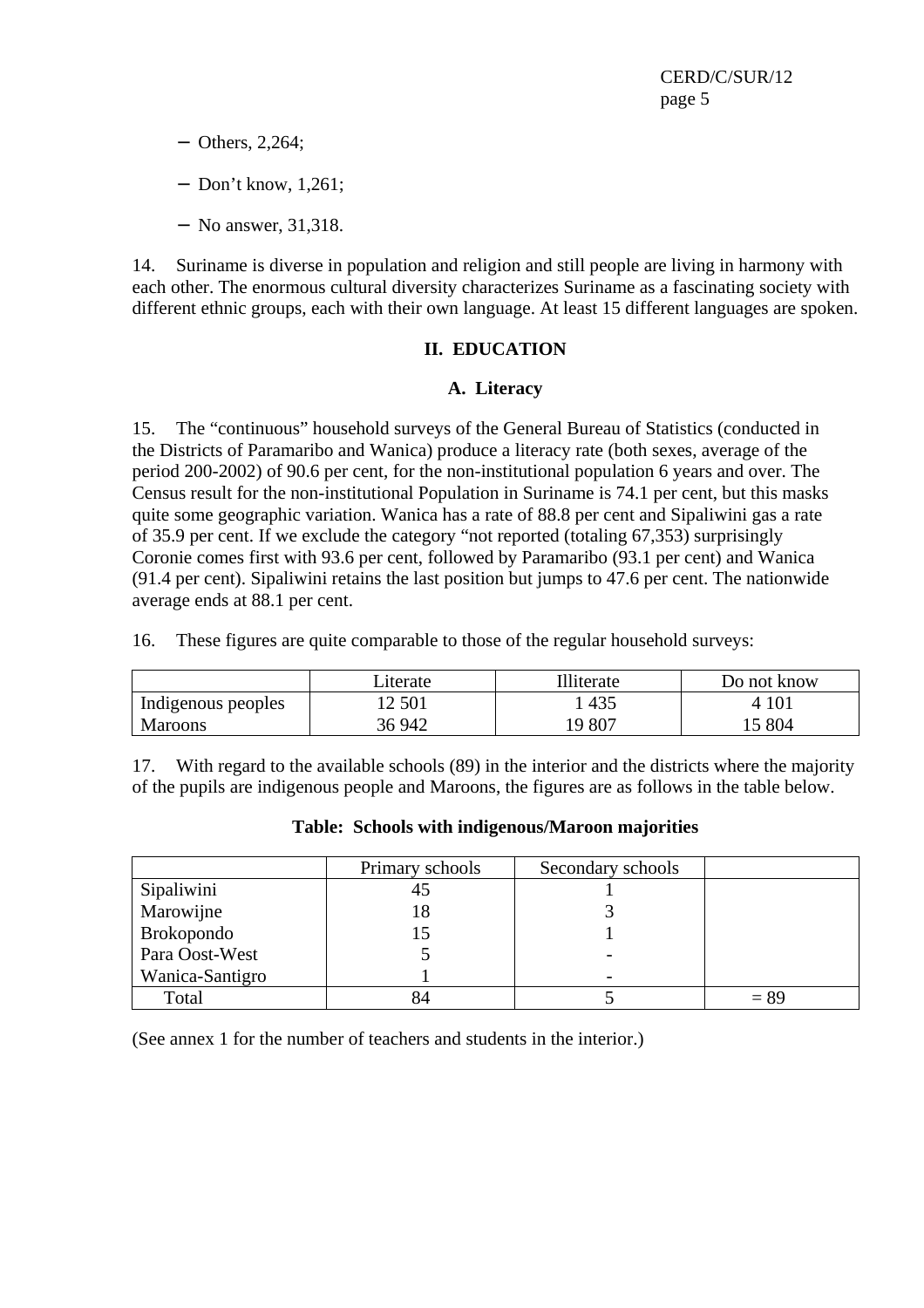18. The questionnaire sent to the Ministry of Education of Suriname yields the information that follows:

*1. Please indicate what measures are taken to preserve the native languages of the country's indigenous and tribal peoples in the education system.* 

 There are no special measures taken to preserve the native languages of the country's indigenous and tribal people in education. The formal language is Dutch, which is the official language in schools.

*2. Please provide information if Sranan Tongo, which is spoken by the majority of the population, is given sufficient prominence in education.* 

 As mentioned before the school language in Suriname is Dutch, however in the interior Sranan Tongo is commonly used as instruction language in Kindergarten, first and second grade. There are plans to conduct a study in the use of the mother tongue approach in the early years in primary schools.

#### *3. Please provide information on education facilities and utilities available to indigenous and tribal peoples.*

 There are some boarding houses in the capital city especially for students from the interior enrolled in secondary schools. Preparations are in a final stage to build two new boarding houses with all the necessary education facilities in Sipaliwini district (Stoelmanseiland and Pokigron). To improve the education in the interior many measures have been taken in order to improve the living and working conditions. As a pilot, recently two nucleus centers have been built in Albina (in the Marowijne district) and Brokopondo Centre (in the Brokopondo district).

#### *4. Is it true that some locations in the interior do not have adequate educations facilities? And that there is a continuing lack of important utilities.*

 It is true that some locations in the interior do not have adequate education facilities, due to the wideness of the interior and the fact that the people live very scattered in remote areas locations do not have enough pupils to start a school over there.

 During the civil strife (1986-1992) the infrastructure in terms of school buildings and service dwellings were destroyed or seriously damaged, while large parts of the population migrated to urban areas.

 In the past ten years many of the schools and teacher's houses have been rehabilitated while many new schools and other facilities have been built. For the teacher working in the interior, incentives have been introduced and the possibilities for distance education are in study.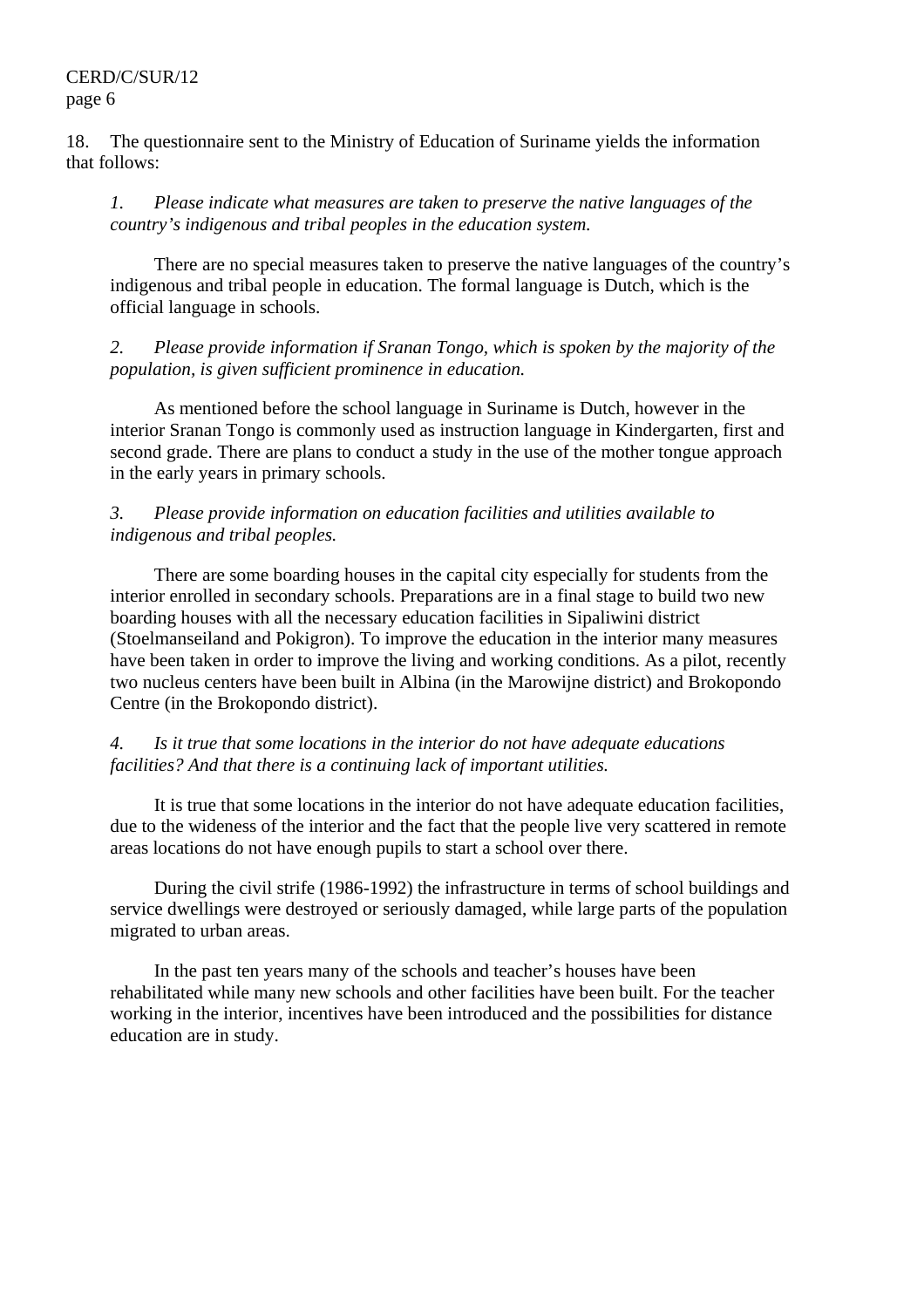*5. Please indicate if there is an education plan of action for the interior.* 

 There is a special policy plan for the interior. This document has been formulated in close cooperation with the stakeholders in the education sector with special attention for the interior.

*6. Please provide data on the number of children that attend school; the number of students that finish the primary school; secondary school and high school.* 

The number of students that attend school are:

| Primary                                      | 82 448 |
|----------------------------------------------|--------|
| Junior vocation oriented education           | 9439   |
| Junior secondary                             | 17 531 |
| Senior school                                | 13 500 |
| The number of students that finishes school: |        |
| Primary                                      | 72%    |
| Junior secondary                             | 60%    |
| Senior secondary                             | 70%    |

*7. Please provide information on the current status of mandatory school attendance of children between 6 and 12 years.* 

Attendance of children between 6 and 12 years is: 66,097.

*8. What are the official fees applicable to the different school types from primary education till university level?* 

 The amount of fee applicable to the different school types of Public Schools are annually (the exchange rate is  $\text{US$1 = SRD.2.80}$ ):

| Primary and Secondary | SRD. 25,- $(\pm \text{US}\$ \, 8.92)$ |
|-----------------------|---------------------------------------|
| Secondary school      | SRD. 50,- $(\pm \text{USS } 17.85)$   |
| University            | SRD. 450.- $(\pm \text{USS } 160.71)$ |

 The fee is somewhat higher at schools of the different denominational organizations (private schools).

*9. Is there a mechanism at your ministry to assist families that are not able to pay official fees?* 

 At the Ministry of Education and Community Development (MOECD) there is no official mechanism yet to assist families that are not able to pay the official fee. However,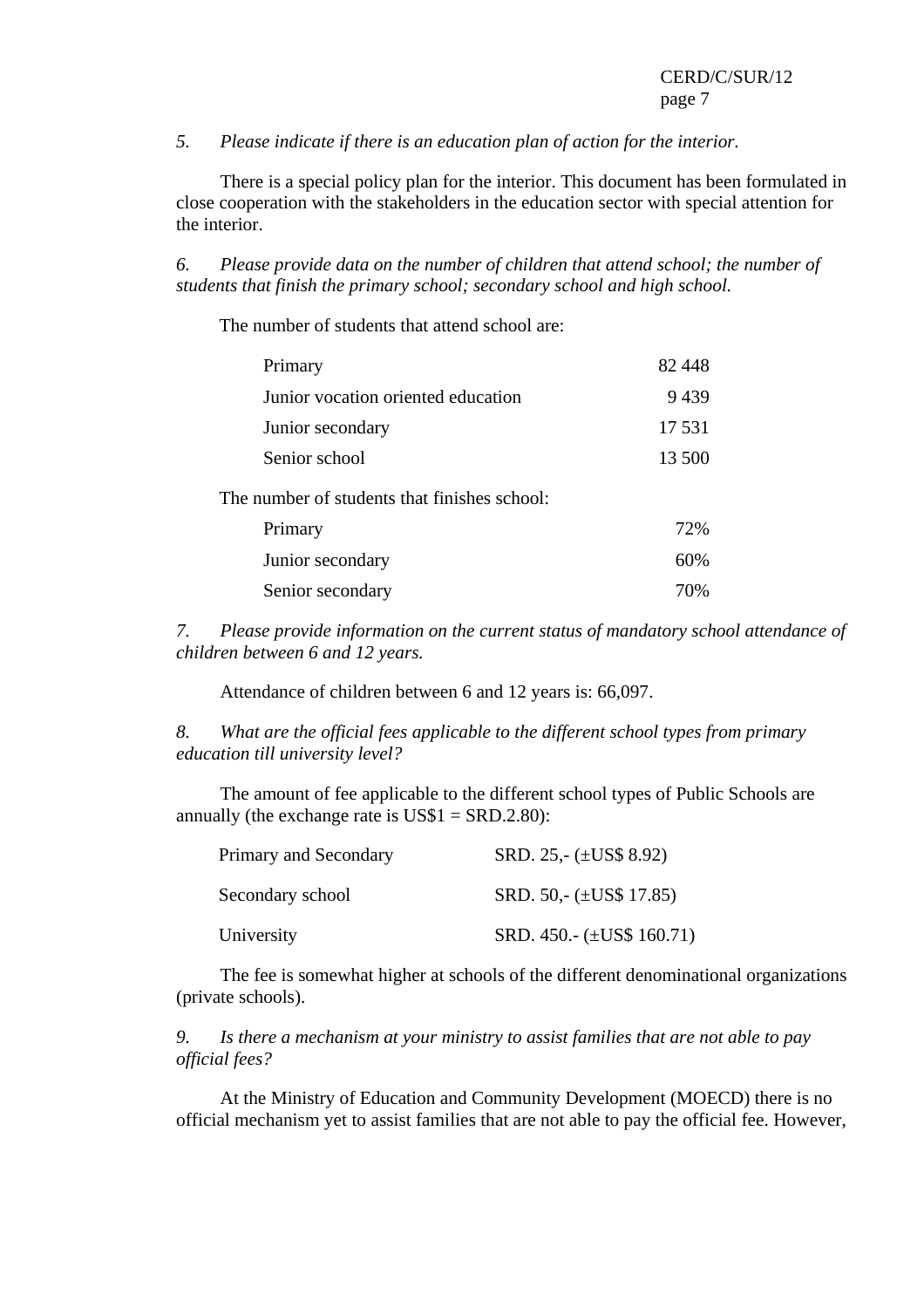there is an instruction for the school principals of Public Schools to give a discount if more than one child of a family is enrolled in a same school. In many case the possibility does exits to make a settlement with the family.

*10. Is there a mechanism in place at your ministry to assist families in the interior that are not able to pay the official fees.* 

Same as above.

*11. Please provide information on the teachers that are designated to teach in the interior (number, training, recruitment, etc).* 

A total of 595 teachers are working in the interior of Suriname at the primary schools and about 50 at the secondary schools. Not all of these teachers are fully qualified. Due to the bad living and working conditions in the interior it is not easy to recruit fully qualified teachers. There are upgrading courses on a continuing base for the so-called "unqualified" teachers.

*12. Please provide information and statistics of the number of students from the interior that pursue secondary education and higher education, till University level.* 

 There are no statistics available of students from the interior that pursue secondary and higher education till University level.

## **III. SPECIFIC POLICIES AND LEGISLATION**

## **A. Sexual abuse of children**

19. Regarding the sexual abuse of children, the State communicates the fact that the statistics available on sexual abuse of children do not make a distinction by gender, race and region. Please find attached an overview drawn up by the Youth Affairs Department of the Suriname Police Corps (see annex 11).

20. Pursuant to the Policy Plan Sector Legal Protection and Security 2006-2010 the Public Prosecutions Department takes in a central place in criminal law enforcement, because of its involvement in the investigation, prosecution, adjudication and enforcement of punishable acts.

21. The necessary measures which are taken to ensure that those responsible are prosecuted include the fact that the Police Corps is the institution charged with the investigation of punishable acts and the Public Prosecutions Department is charged with the investigation as well as the prosecution. A youth officer charged with youth affairs was appointed within the Public Prosecutions Department.

22. The current status of the establishment of the Constitutional Court, which the State describes as an essential mechanism for the protection of human rights is that it still has to be established.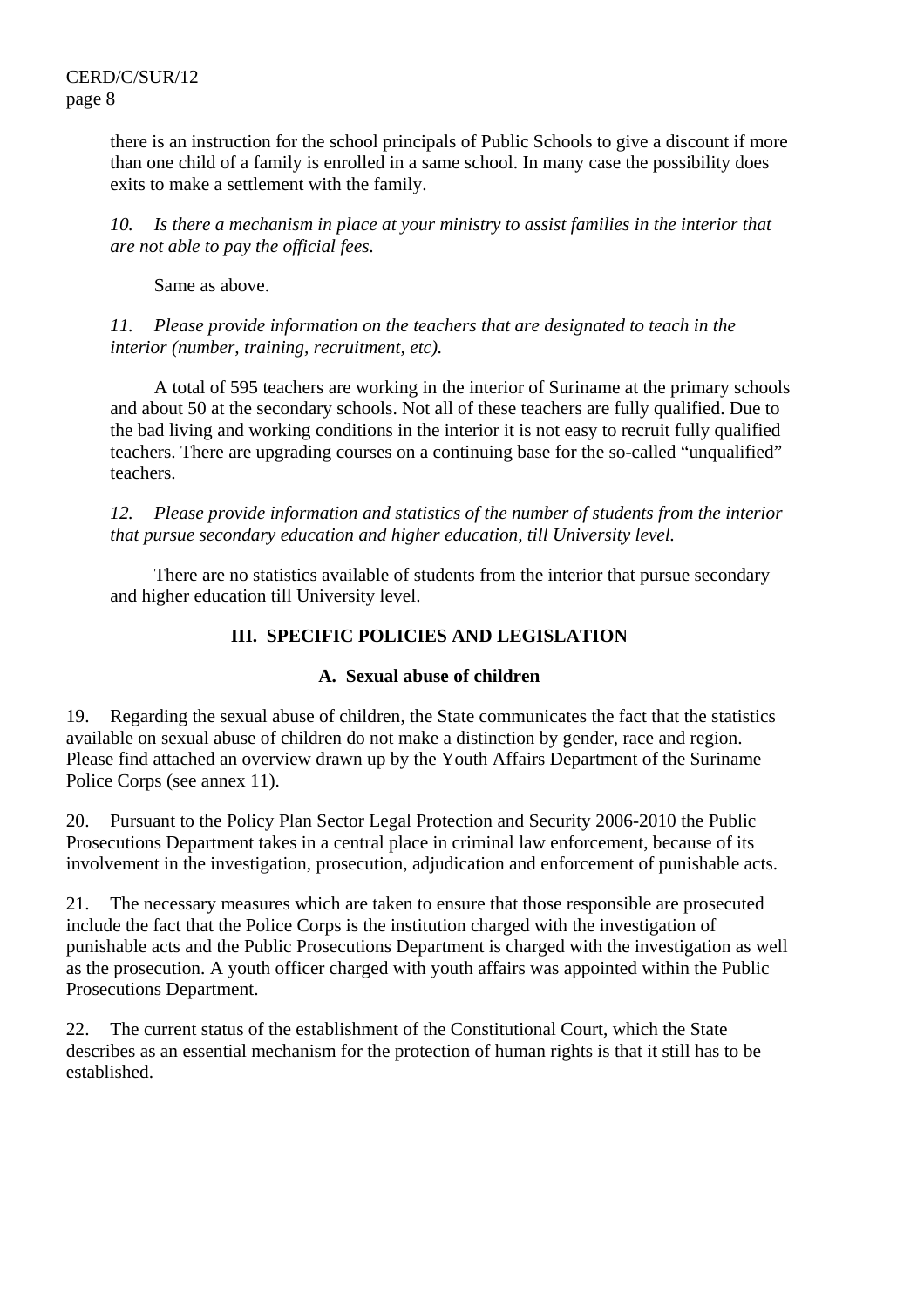#### **B. Organizations fomenting racial discrimination**

23. Regarding the question of whether the State has considered making a law which will declare illegal and banning organizations fomenting racial discrimination, the answer is as follows: The Constitution offers sufficient guarantees for fighting and preventing racism and discrimination. In the present Criminal Code article 175 lays down a provision concerning discrimination of people on the basis of race, religion, philosophy of life. In the draft Criminal Code a new paragraph was added to this article to make it punishable, the act as intended in Article 175 if it is perpetrated by a person who makes it a profession or a custom or by two or more persons together, with imprisonment of at the most two years and a fine of the second category or with one of these punishments.

24. The following articles also have to be included in the draft Criminal Code:

- Article 176b: The person who participates or financially or in any other material way supports activities that are directed at discrimination of people based on their race, religion, philosophy of life, gender, sexual inclination or a physical or mental deficiency shall be punished with imprisonment of at the most three months and a fine of the first category, or with one of both punishments;
- Article 176c Paragraph 1: The person who in the execution of his office, profession or business deliberately discriminates on the basis of race, religion, philosophy of life, gender, sexual inclination or a physical or mental deficiency shall be punished with imprisonment of at the most six months and a fine of the first category, or with one of both punishments.

25. The new fines have already been promulgated by Bulletin of Acts and Decrees S.B. 2002 no. 73.

#### **C. Visa policy**

26. The visa policy of Suriname is executed on the basis of reciprocity, for which the interested parties do not experience any unnecessary barriers in connection with obtaining a visa:

- − Chinese: The visa policy regarding China is since May 2006 mostly aimed at businesspeople and visa granting within the framework of family reuniting. As far as family reuniting is concerned, the policy only focuses on the core family which is the father, mother and minor children;
- − Brazilians: With regard to Brazil Surinamers and Brazilians do not require a visa. In both countries applies a regulation that the registration with the Alien's Police is required if one wishes to stay more than 3 (three) months;
- − Haitians: Between Suriname and Haiti, as between Haiti and the other CARICOM member countries, there is a visa requirement.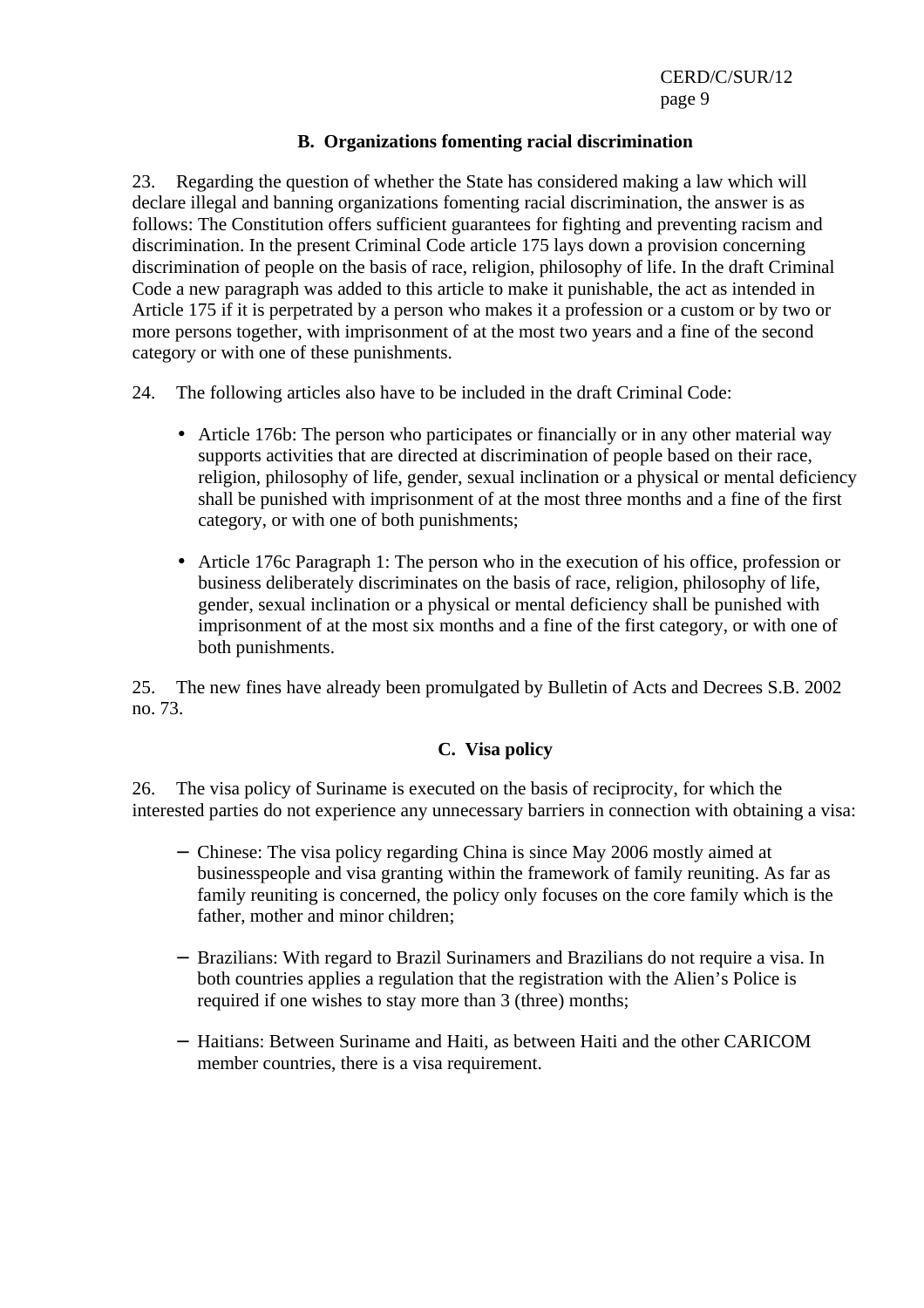## **D. Rules regarding marriage in Suriname**

27. With regard to the recommendation of the Committee to ensure respect for women's rights irrespective of the community they belong to, especially where marriage is concerned, the State reacts as follows: marriage in Suriname is an association between a man and woman for a sustainable community recognized by the State.

28. Some formalities apply to concluding a legal marriage. The formalities to join in matrimony are divided in internal and external formalities.

- 29. The internal formalities (articles 80 and 82 Surinamese Civil Code) include:
	- − The free consent of the future spouses to join in matrimony;
	- − The free consent of all from whom permission is required (parents, guardian);
	- − The future spouses must be unmarried.

Bigamy and polygamy are completely forbidden in Suriname. The marriage in Suriname has a monogamous character. This means that the man can only be married to one wife at a time and the wife can only be married with one man at a time (Article 80 Surinamese Civil Code).

30. The external formalities (Art. 103 -109 Surinamese Civil Code - SCC) are requirements that are linked to the marriage ceremony:

− Notice of (intended) marriage:

All persons who wish to enter in matrimony must notify the Registrar of the Civil Registry of the (intended) marriage of the place of residence of one of the parties. Article 103 SCC. Any writing of the future spouses from which their intention with sufficient certainty appears, is sufficient for such notification. In respect of minors, the Registrar will do a special investigation. The Registrar investigates whose permission is required for this marriage or whether the minor is placed under supervision.

31. Announcement of forthcoming marriage:

 The notice must, depending on the impediments to the solemnization of the marriage, be given sufficient publicity. This is done by means of an announcement of the intended marriage by posting a written notice in front of the Civil Registry where the notice was done as well as in the Government Gazette of Suriname.

32. Before performing the marriage ceremony the Registrar of the Civil Registry will request the submission of:

− A certificate of unmarried status of both future spouses, this is a certificate that shows the civil status;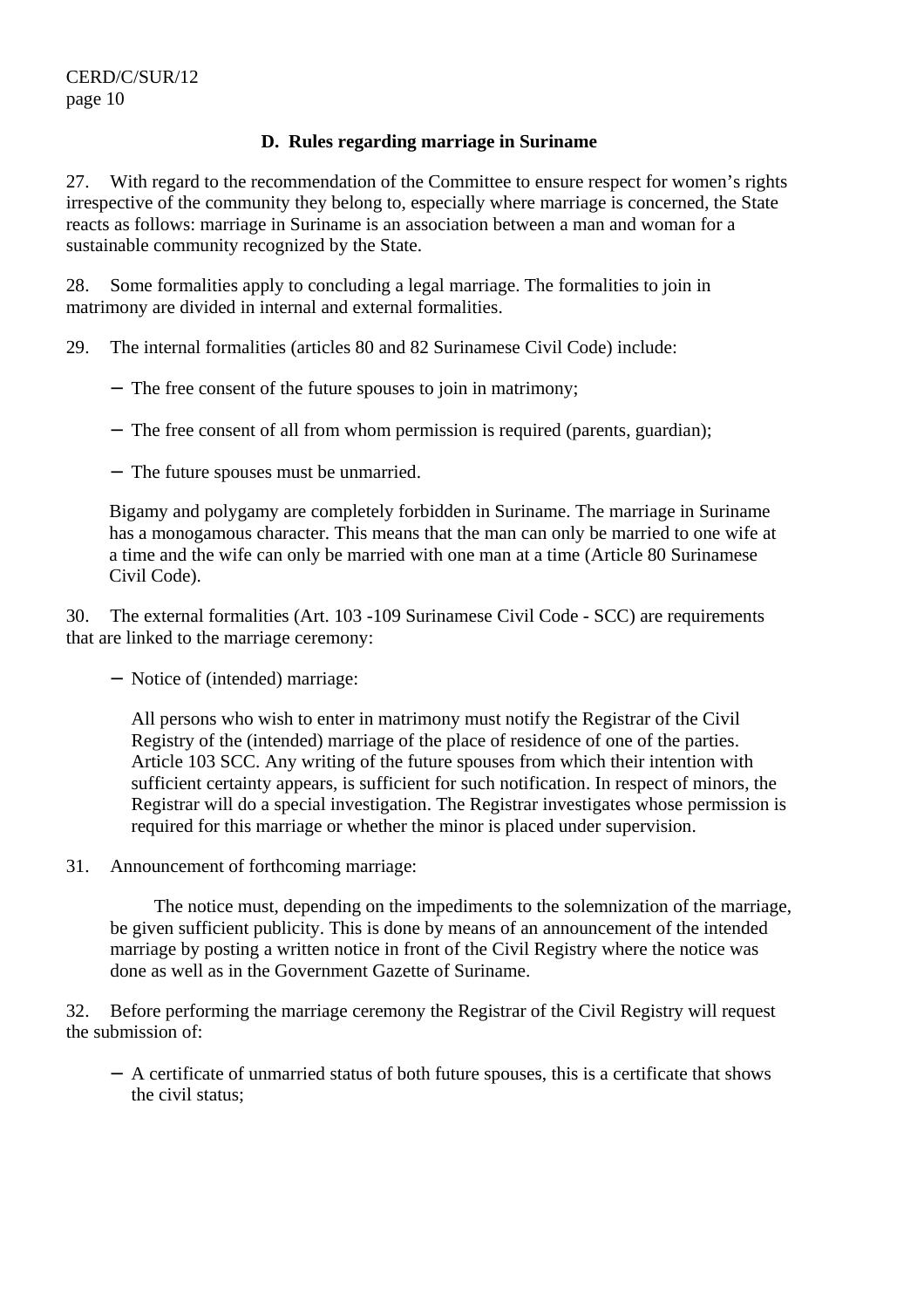- − The birth certificate of both future spouses, or in case of its absence an identification certificate drawn up by a civil-law notary;
- − Certificate of permission provided by whoever's permission is required for the marriage;
- − A certificate of permission from the District Court;
- − In case of dispensation by the Procurator General or the District Commissioner, a certificate that shows such dispensation;
- − In case of a second or subsequent marriage, a certificate that shows in case of decease the death or a divorce certificate or a judicial permission of the District Court to enter into a second marriage or subsequent marriage;
- − The death certificates of all those persons who had to give their permission had they been alive;
- − A certificate that the announcement took place without any objections, provided by a duly authorized civil servant.
- 33. A marriage is solemnized taking into account the following guidelines:
	- A marriage registrar is a person registered in the public central records at the request of a legal person having its registered office in Suriname, which according to its articles of association and sustainable actual activities has the character of a religious community (art 134 jo art 134b SCC**<sup>1</sup>** ).
	- The marriage registrar can be authorized verbally or in writing by the future spouses to make the statement on their behalf upon the notice of intended marriage, that they wish to have their marriage solemnized by religious ceremony (Art. 135 Paragraph 1 and Paragraph 2 SCC<sup>2</sup>).
	- This statement on behalf of the marriage registrar should then be included in the deed drawn up pursuant to Article 104  $SCC<sup>3</sup>$  of the notice of intended marriage (Art. 135) Paragraph 3 SCC).

 $\overline{a}$ **1** Article 134 amended by Bulletin of Acts and Decrees S.B. 25 June 2003 no. 140.

**<sup>2</sup>** Article 135 amended by Bulletin of Acts and Decrees S.B. 25 June 2003 no. 140.

<sup>&</sup>lt;sup>3</sup> Article 104 SCC: the notice of intended marriage shall be done in person or by such written documents that the intention of the future spouses can be established with sufficient certainty.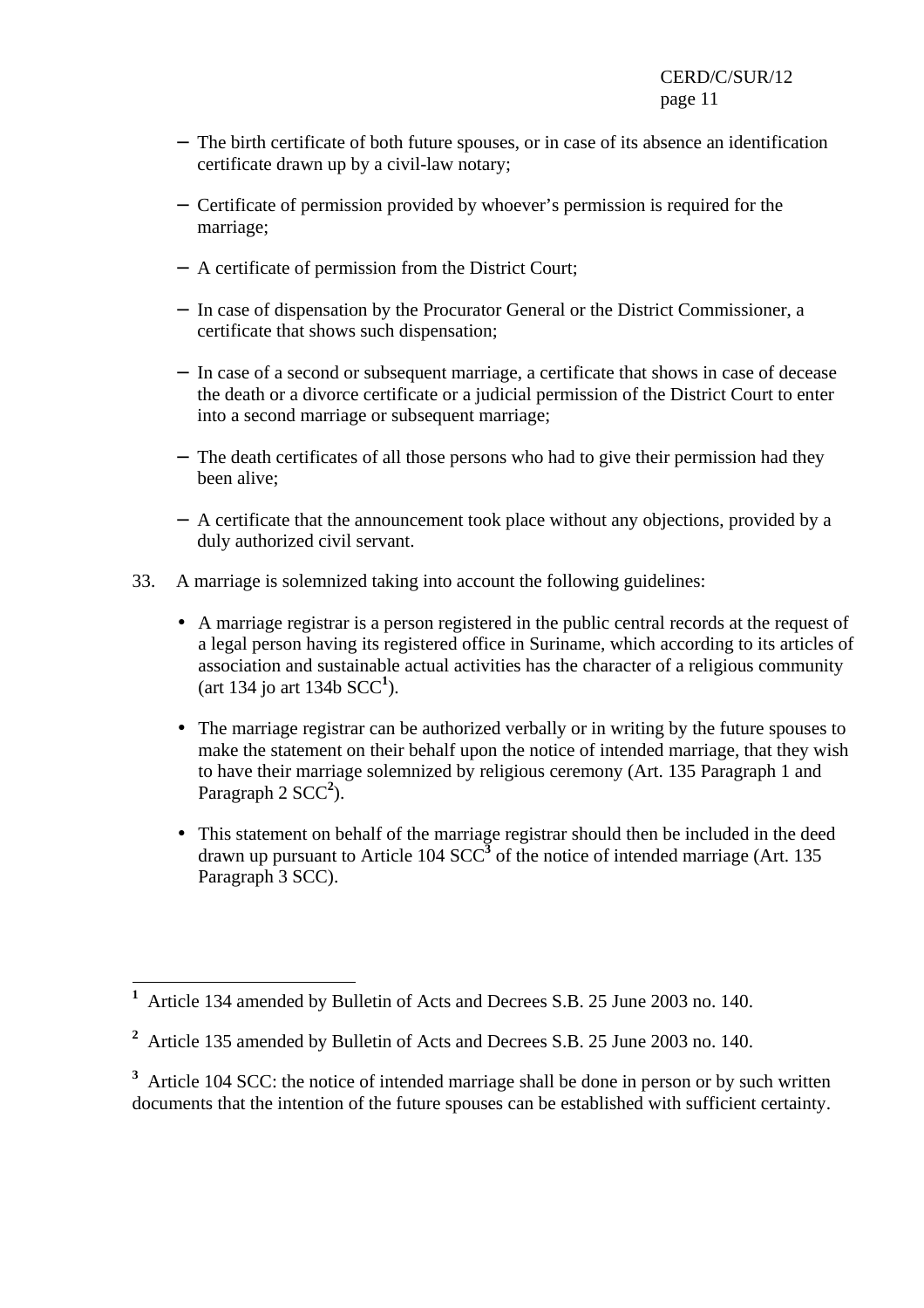- The marriage registrar authorized by the future spouses shall be authorized to request the handing over of the form of the marriage deed in threefold from the registrar of the civil registry, after having made a statement according to Article 135, that the marriage will be solemnized by religious ceremony (Art. 135a SCC<sup>4</sup>).
- The marriage registrar authorized by the future spouses must submit the required documents for completing the form to the civil servant of the civil registry (Art. 135a Paragraph 3 SCC opening lines and under b).
- The marriage must be solemnized within ten days after the day on which the form of the marriage deed was handed over in triplicate. The marriage shall be solemnized in the place and before the marriage registrar mentioned in the form (Art. 135b Paragraph 1 SCC).
- If the solemnization is not possible due to special circumstances within said term, in the place or before the marriage registrar mentioned in the form, the marriage may be solemnized at a later time or elsewhere in Suriname or before another marriage registrar (Art. 135b Paragraph 2 SCC).
- It is, however, required that the registrar of the civil registry is notified of the deviation for the solemnization of the marriage by the authorized marriage registrar (Art. 135c Paragraph 1 SCC).
- The marriage can then still be solemnized before the marriage registrar at the latest on the tenth day after the notification of the registrar of the civil registry, if the deviation only relates to exceeding the term of ten days mentioned in Article 135b Paragraph 1 under a (Art. 135c Paragraph 2 SCC).
- If a change of place of the solemnization is concerned or a replacement of the marriage registrar, then the three copies of the already provided form are given to the registrar of the civil registry who then makes the necessary changes and authenticates these (Art. 135c Paragraph 3 SCC).

If it appears too late to fulfill above formalities, that the marriage registrar mentioned in the form is impeded to solemnize the marriage, then the duly authorized District Commissioner can grant an authorization to have the marriage proceed without the formalities of Article 135c Paragraph 3 SCC before another marriage registrar (Art. 135c Paragraph 4 and Paragraph 5 SCC).

 **4** Article 135 a and further amended by Bulletin of Acts and Decrees S.B. 25 June 2003 no. 140.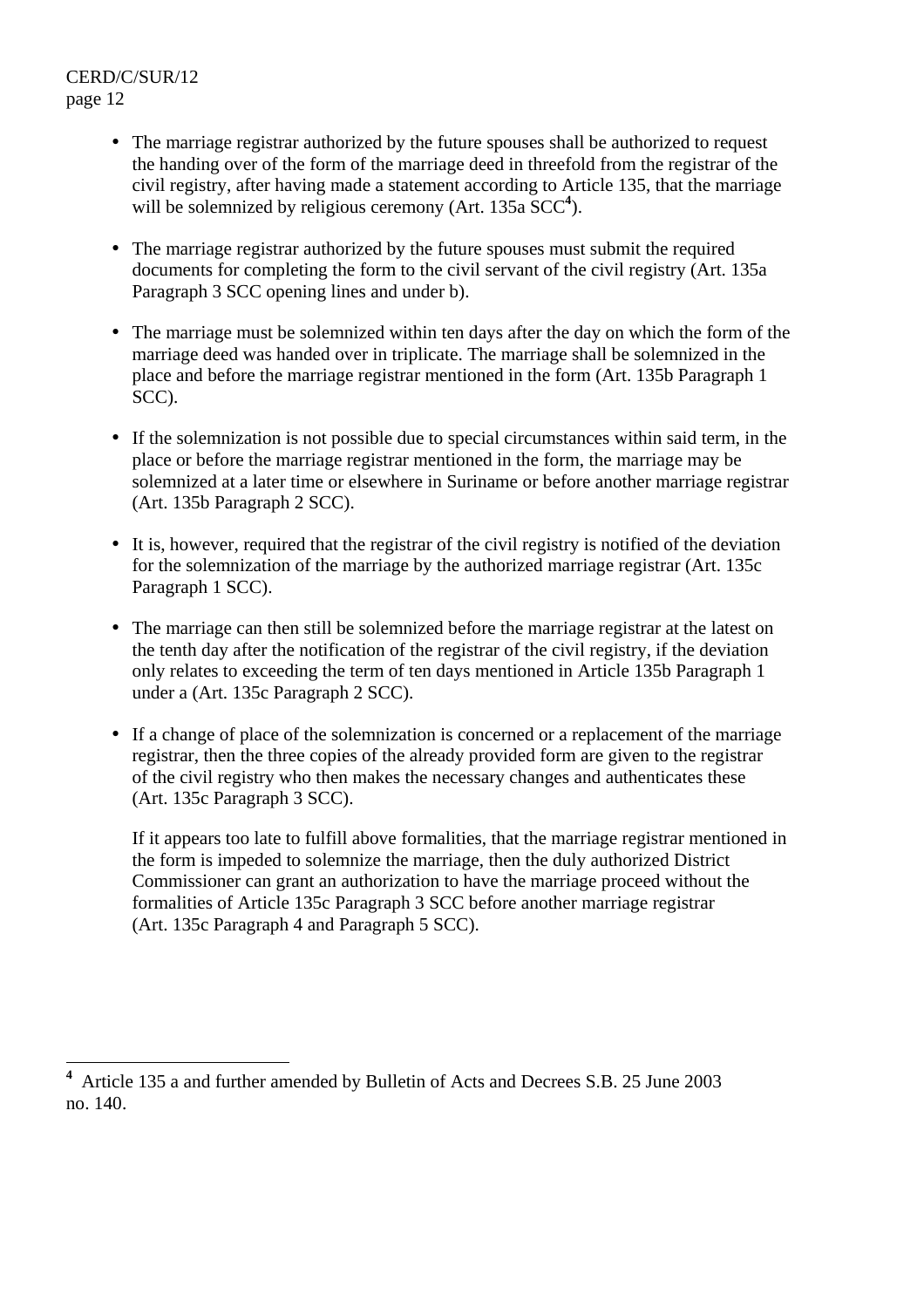- Before a marriage registrar a marriage cannot be solemnized by power of attorney. When a marriage is solemnized before a marriage registrar the permission of the parents, guardian and co-guardian cannot be given by means of the marriage certificate (Art. 135d SCC).
- Recognition of natural children in case of a marriage before a marriage registrar can only be done by marriage certificate if the registrar of the civil registry was notified of the intention to do so prior to handing over the form. The marriage registrar shall be authorized to make such announcement, on behalf of the man who wishes to proceed to recognition, if he is authorized to do so (Art. 135c SCC).
- A marriage is solemnized before the marriage registrar in accordance with the doctrine, regulations or customs of the religious community to which he belongs according to his registration in the civil registry (Art. 135f SCC).
- If a marriage was solemnized before the marriage registrar, the marriage certificate is drawn up by dating the three copies of the form of the marriage certificate, after the further details to be entered have been recorded on the certificate at the place intended for that. The deed is signed after reading there out aloud by both parties, the marriage registrar and the person who led the marriage ceremony at the solemnization. If the latter is the same as the marriage registrar, the certificate shall be signed by him twice. If one of the parties cannot sign, the cause of the impediment is mentioned at the bottom of the certificate (Art. 135g SCC).
- On the form provided by the registrar of the civil registry nothing is stricken or deleted.

When a marriage was solemnized with the authorization of the District Commissioner or before another marriage registrar than indicated in the form, or when any other addition or change of what was included on the form is required, the correct data are included at the bottom of the certificate. In case of a power of attorney as mentioned here, it should also be mentioned by whom and when it was granted (Art. 135h SCC).

- The marriage registrar, before whom the marriage was solemnized, hands over two copies of the marriage certificate, properly completed and signed and intact, to the registrar of the civil registry within a set term, after the solemnization of the marriage.
- 34. The terms are:
	- − Three days for marriages solemnized in Paramaribo;
	- − Five days for marriages solemnized in the District of Suriname;
	- − Ten days for marriages solemnized elsewhere in Suriname.

The third copy of the marriage certificate is kept by the marriage registrar. (Art. 135i SCC).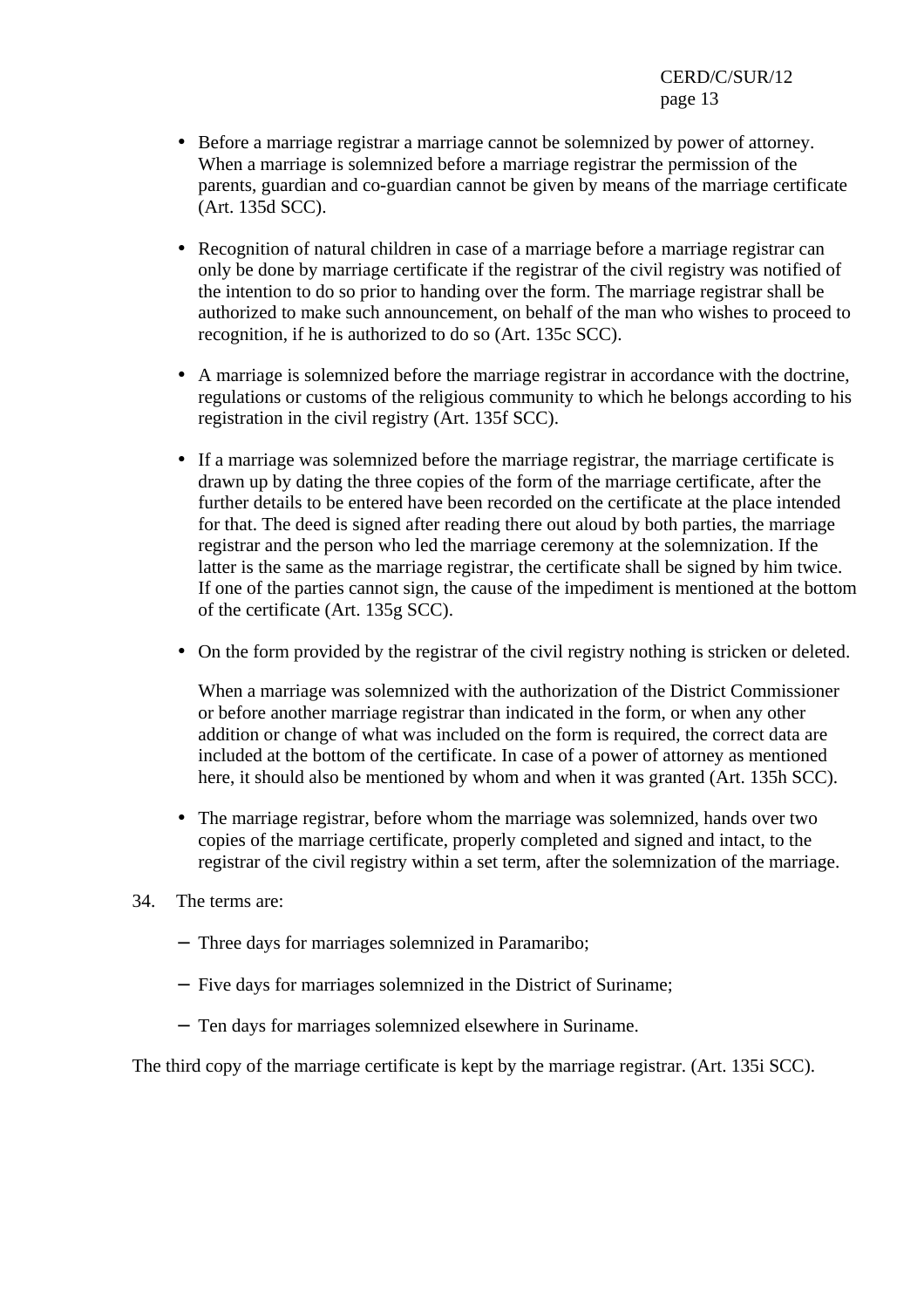## **E. Information on Asian marriage legislation**

35. By Government Decree of the  $25<sup>th</sup>$  of June 2003 the Act on Revision of the 1973 Marriage Act, known as the Act of Adhin, became effective. This Act provides new rules relating to the solemnization/dissolution of marriages, and simultaneously for the existing marriage legislation (including the Asian Marriage Act of 1940) for specific groups of the population was repealed.

36. The possibility to have a marriage solemnized within the framework of a religious ceremony was so far only open to Hindus and Muslims. With the coming into force of this act the inequality that existed in the field of religious marriages was removed, so that the other religious groups would be given the opportunity, if they wish, to solemnize marriages according to the doctrine, regulations or customs of their religious community with the condition that these need to be consolidated properly.

37. As a result of the entering into force of the Act on Revision of the 1973 Marriage Act advances have been made in respect of the implementation of convention provisions c.q. the improvement and promotion of human rights and the fundamental freedoms for all in Suriname, without discrimination on the basis of race, gender, language or religion, as this regulation now also allows Jews, Christians, but especially Maroons and Indigenous peoples to solemnize marriages in accordance with their doctrine and their religious customs. For that reason we no longer speak of Asian marriage solemnization, but of religious marriage solemnization.

38. This regulation is set up in such a manner that the administrative activities related to the marriage solemnization, also when this is done by religious ceremony, will be performed mainly by the registrar of the civil registry, however without any obligation for the future spouses to personally go to the registrar, which is important, given the poor connections in the districts and in the interior. Notice must be given, however, to the registrar of the intention to marry, but giving such notice can be left to the person, before whom the marriage will be solemnized. This person is now the marriage registrar.

39. Since the Act on Revision of the 1973 Marriage Act became effective the marriageable age for the man is 17 years and for the woman 15 years of age. From the age of 21 (age of majority) a child does not need permission from the parent to be married. The notice of intended marriage at the Civil Registry is, however, compulsory (see annex 10 for the number of marriages per month).

## **F. Information on labour, technological development and environment**

40. According to the General Bureau for Statistics for Suriname the indigenous people and Maroons who are employed is set out as follows below:

|                    | Employment | Unemployment |
|--------------------|------------|--------------|
| Indigenous peoples | 5 2 5 0    | 776          |
| <b>Maroons</b>     | 14 060     | 3739         |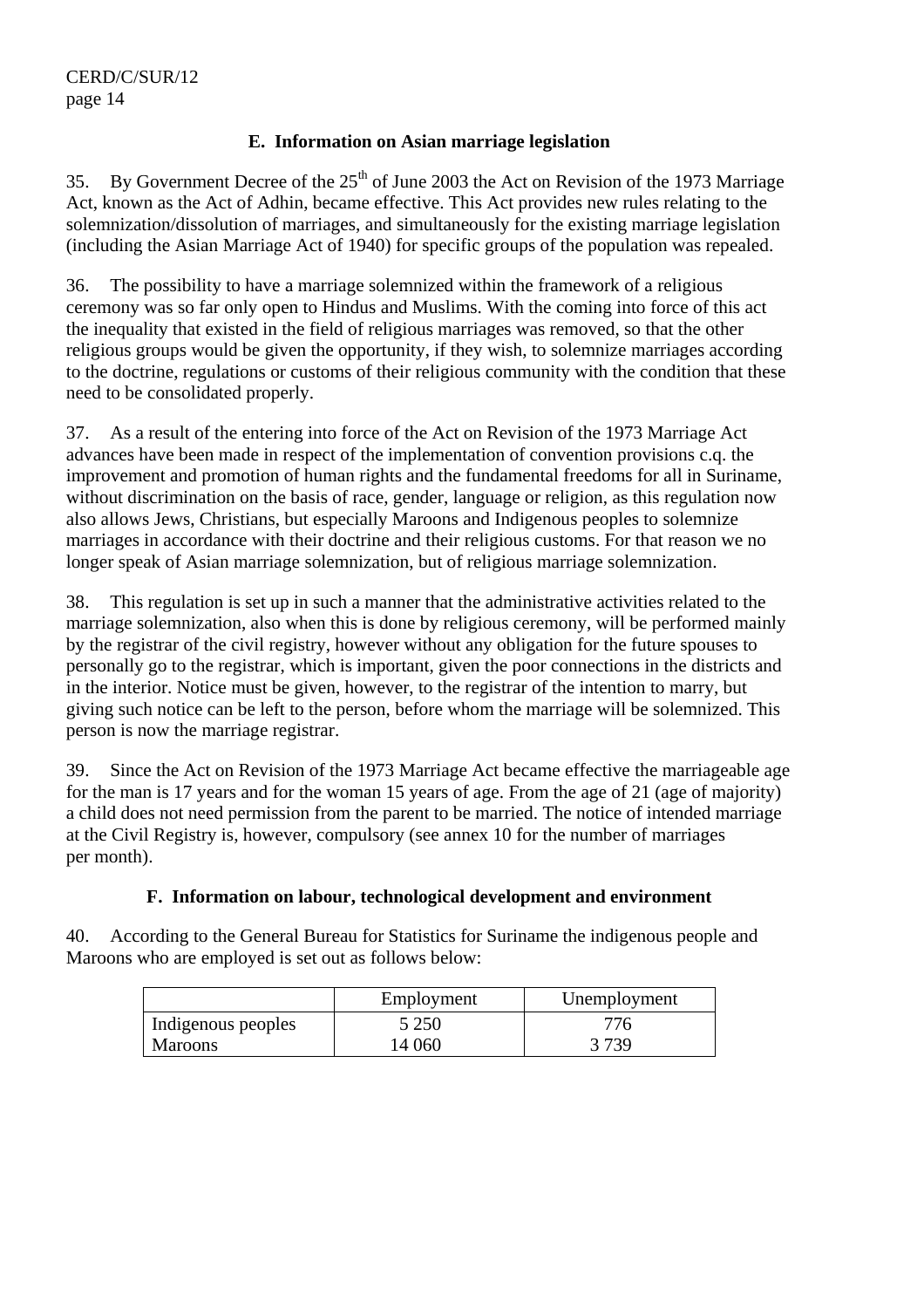41. The Ministry of Labour, Technological Development and Environment (LTDE) sent the following remarks and answers to the relevant questions:

*Please provide information on the view of your ministry/ the government with regard to the ILO Convention no. 169 concerning Indigenous and Tribal Peoples to Suriname's particular circumstances. The ILO Convention no.169 was mentioned in the 1992 Peace Accord.* 

 In 1991 Convention no.169 was submitted to the National Assembly but was considered to be a sensitive subject in which extensive research was necessary, therefore it was not ratified. The Ministry of LTDE believed that in order to adequately make a decision concerning Convention no.169 it would be necessary to open up a dialogue on this issue. In this dialogue the views and essential elements of Convention no. 169 could be discussed and the Indigenous and Maroon communities as well as the social partners and other relevant ministries could give their opinion on the Convention.

 Following the abovementioned, in October 2003 a Workshop was held by the Ministry in collaboration with the ILO Caribbean Office and ILO Headquarters- Geneva. In this workshop several representatives of the indigenous and maroon communities, social partners and other relevant ministries participated. Before the workshop the Ministry of LTDE initiated hearings with other relevant ministries in order to formulate the view of the government. The findings of these hearings were presented at the workshop (see annex 3 ). In short the government acknowledged that special attention should be given to the specific situations of Indigenous peoples and Maroons but at the same time emphasized the fact that research and consultations were necessary in order to fully implement the ILO Convention no.169.

 Clearly it has to be stated that the Ministry of LTDE cannot by itself implement ILO Convention no. 169 due to the fact that this Convention not only has an impact on policy issues of the Ministry of LTDE but also on issues that concern other ministries (cross-cutting). Except for some articles within the convention it can be stated that the Ministry of LTDE has, in fact, a facilitating role in this matter. If the government should decide to ratify this convention, this decision needs to be an unanimous decision in which both government, Indigenous and Maroon communities are fully aware of the impact and the consequences of this convention. It should be supported by all the ministries on which it will have an impact.

#### *Is the State considering ratifying the Convention? Explain the position.*

 The ratification of the Convention is taken into consideration by the government and is in fact the ultimate goal.

 However, there are still some aspects which oblige the government to extend its research and consultations with the stakeholders in this Convention. The workshop held in 2003 clearly stated that the views of the three stakeholders namely the government, Indigenous and Maroon communities, concerning the convention, differed from each other.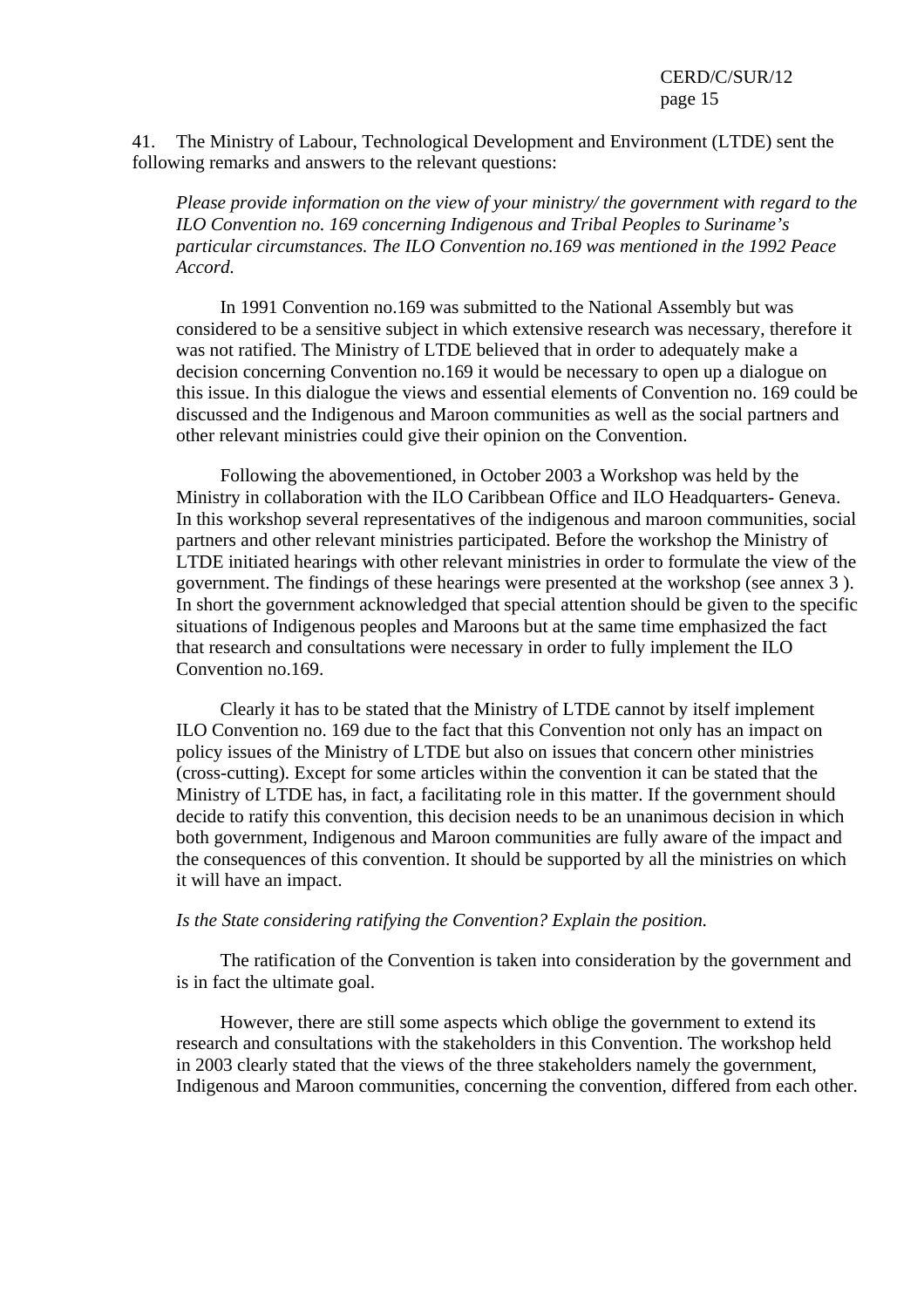It was considered that it would be necessary for all parties to have further discussions and dialogue on the topics that caused the difference such as the land rights, educations and the penal system (see annex 9 for the conclusions and recommendations of the workshop).

#### *Is there a policy to combat unemployment with the indigenous and maroons living in the interior?*

 The Ministry has a policy to combat the unemployment within the Indigenous and Maroon communities in the interior. This policy is based on a joint effort of several foundations within the ministry such as S.P.W.E. (Foundation of Productive Working Units), S.A.O (Vocational Training Centre), RACO (Board of Cooperatives).

 The main goal of SPWE is to stimulate small entrepreneurs by providing the necessary technical assistance and guidance through training. These specific training methods are mostly focused on enlarging the development process within the interior/district as well as stimulating possibilities for self-development and employment especially under young people. In relation to the abovementioned, several activities have been undertaken by this foundation. For example:

- − In 2003/ 2004 in collaboration with PAS (Pater Alhbrinck Stichting) young Maroons working in the furniture industry (Abadoekondre) were trained on how to sharpen their technical skills and how to make their cost price calculations;
- − In 2005 in collaboration with PAS and training and technical assistance were provided concerning financial management to young entrepreneurs in Donderskamp.

 For 2007 there are also other initiatives planned such as a project which will be executed by the foundation and the Department of Youth Affairs/ Ministry of Education, concerning the establishment of training and production units within the interior in order to give vocational training to young people and adults from Indigenous and Maroon communities. Another initiative is focused on a collaboration with SAO and RACO concerning the training of drop-out in Apoera. The chance of survival of young people in this area is rather low as a result of the lack of the necessary skills to develop themselves or the area. In order to enhance their survival opportunities the training will focus on vocational training and entrepreneurship.

 SAO is the foundation which enables unemployed adults as well as school drop-outs to receive an education which create the opportunity to fully participate in the labor market. This foundation provides tailor-made vocational trainings to Indigenous and Maroon Communities.

 RACO consists of representatives of government as well as several cooperatives. This institute also provides training to people who want to start a cooperative and gives technical assistance where necessary. In relation to the situation within the interior, each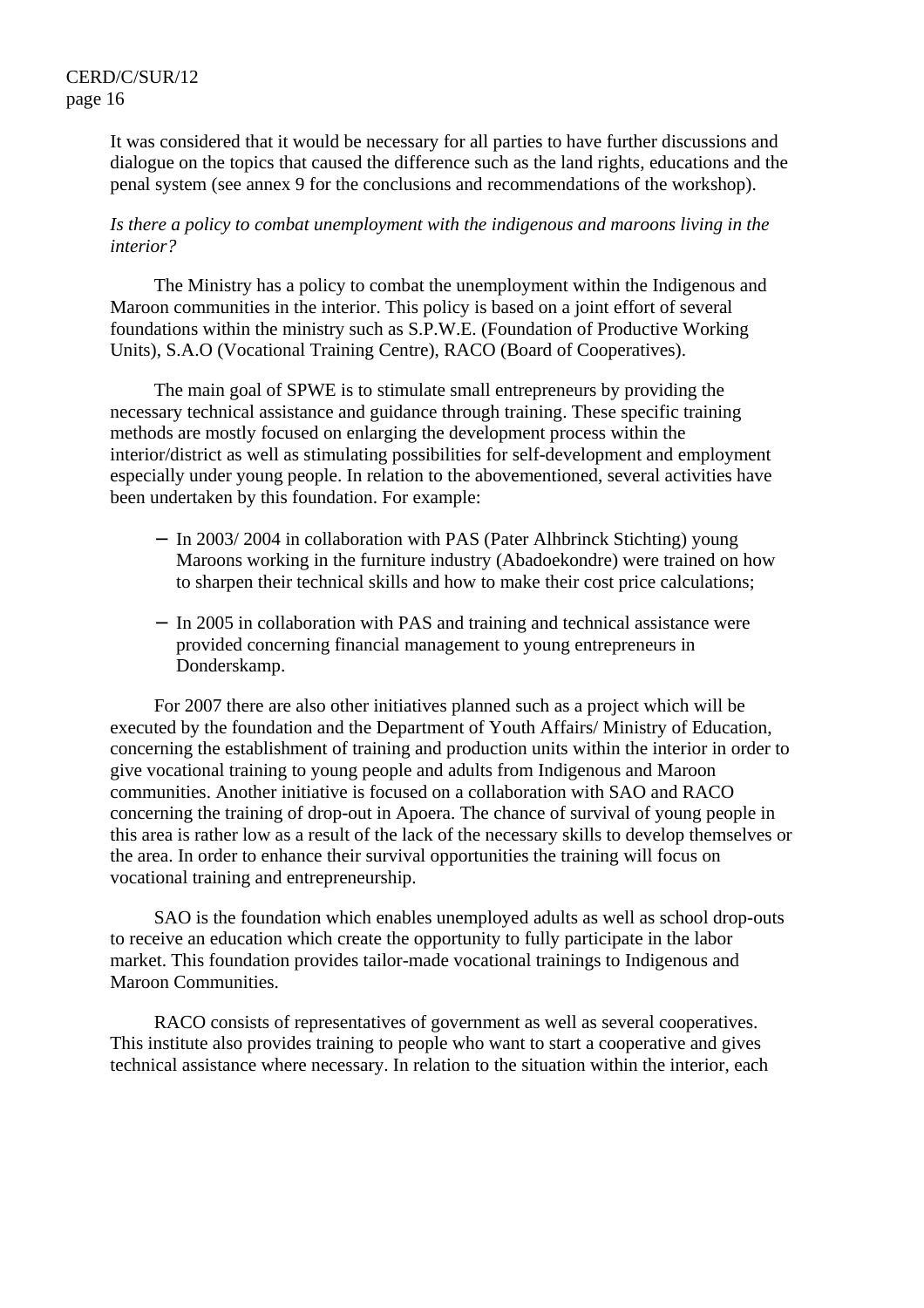of the abovementioned institutes has one main goal in common namely the elevation of poverty in the interior as well as creating opportunities for especially young people to work on their own development as well as the development of the area they live in.

*Is there a policy to establish job opportunities for people living in the interior at companies that are active in the interior (gold, wood, bauxite, etc)?* 

 In the contracts with the multinationals in areas as mentioned above the Ministry sees to it that it is stated that these companies will make use of the labor force within the personnel of the multinational as much as possible. It is even stated that, if specific skilled personnel is not available locally, the company will hire personnel from abroad but will enable the local labor force to be trained in order to become skilled workers e.g. CAMBIOR/IAMGOLD. This system not only benefits the development of local communities but of the labor force as well. In this area some of the foundations and boards of the Ministry are also very active for example RACO. This institute has had several meetings with people working in the gold mines in order to start up cooperatives in this sector and the intention is to give them the necessary skills and assistance to develop their entrepreneurship qualities.

## **G. The Council for Development of the Interior**

42. With the development of the people living in the interior in mind, the State took action on this issue by helping establish the Council for Development of the Interior.

43. On August 8, 1992, the Agreement for National Reconciliation and Development (the so-called Peace Accord 1992) was signed between the Government of Suriname and the illegal armed groups in the interior. The foundation of this agreement is to achieve sustainable peace and to realize sustainable development for the whole nation.

44. In the Agreement (art. 4 lid 1) the parties agreed that an institute of the Council for the Development of the Interior (Raad voor de Ontwikkeling van het Binnenland, R.O.B) will be established with the following goal: Promotion of an institutionalized dialogue between the Central Government and the traditional communities in/of the interior with regard to policy concerning their well-being and development of their living areas.

45. The Council for the Development of the Interior was established on May 1 1995 (S.B. nr.3783/95) by the Ministry of Regional Affairs and consists of 5 representatives of the Government, 4 representatives of the indigenous peoples, 2 representatives of the Saramaccaner Community, 2 representatives of the Aucaner Community, one representative of the Paramacaner community and one representative of the Matuarian community.

46. The Representatives of the Government are from the Ministries involved in the development of the interior namely the following: Regional Affairs, Natural Resources, Education and Public development, Public Health, and Labor Technological Development.

47. The District Commissioner of Sipaliwini is the representative of the Ministry of Regional Affairs and is officially the Chairman of the Council. A staff member from the Ministry of Regional Affairs is attached as secretary (not a member) to the Council, without voting rights.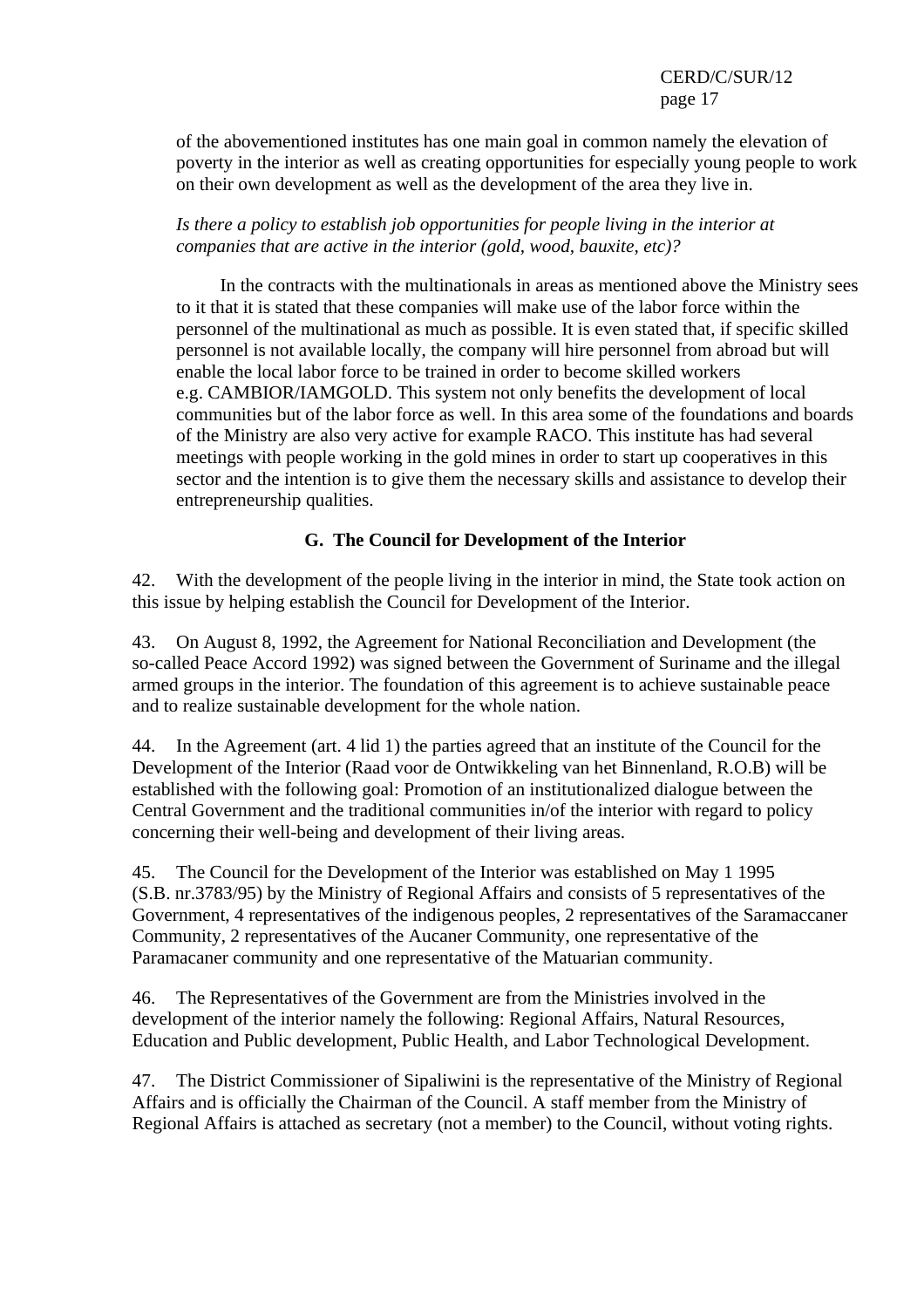48. All the representatives of the Ministries are high-ranking staff members, responsible in their ministry for policy-making and/or execution concerning the interior.

49. The representatives of the traditional communities, who are living under tribal circumstances are being nominated by the Chief of their tribes.

50. Representatives of both the Government and the traditional communities are supposed to be knowledgeable on issues concerning the sustainable development of people and groups of peoples living in tribal communities and who are committed to the goals of the Council.

- 51. The tasks of the Council are:
	- − To promote an institutionalized dialogue between the Central Government and traditional communities in/of the interior with regard to policy concerning their well-being and the development of their living areas;
	- − Stimulate and propose plans and programs concerning the restoration and development of the interior in consultation with the traditional authorities, the government, regional governmental and public representing organs, and relevant organizations and institutes;
	- − Check plans and programs against the aspirations and potent ions of the people of the different areas, and report to the Government concerning the results;
	- − Advise the Government and traditional authorities concerning their policy of restoration and development of the interior;
	- − Advise the Government including the Minister of Regional Affairs, traditional authorities, and other relevant organizations on issues concerning the sustainable development of the interior.

## **H. Authority**

52. The Council is competent to be heard by the Government of Suriname including the Minister of Regional Affairs concerning policy and/or policy initiatives and decisions, national and international agreements, legislative matters and all other issues, which can be of influence on the life and well-being of the people living in tribal communities.

## **I. Involvement in land demarcation process**

53. At the installation of the latest Council in 2003, request was done by the Minister of Regional Affairs to look in to the difficulties of land rights of the people living in tribal communities. The issue is so complex that the Council is still in the process of gathering information, by participating in workshops, attending presentations, studying literature, etc.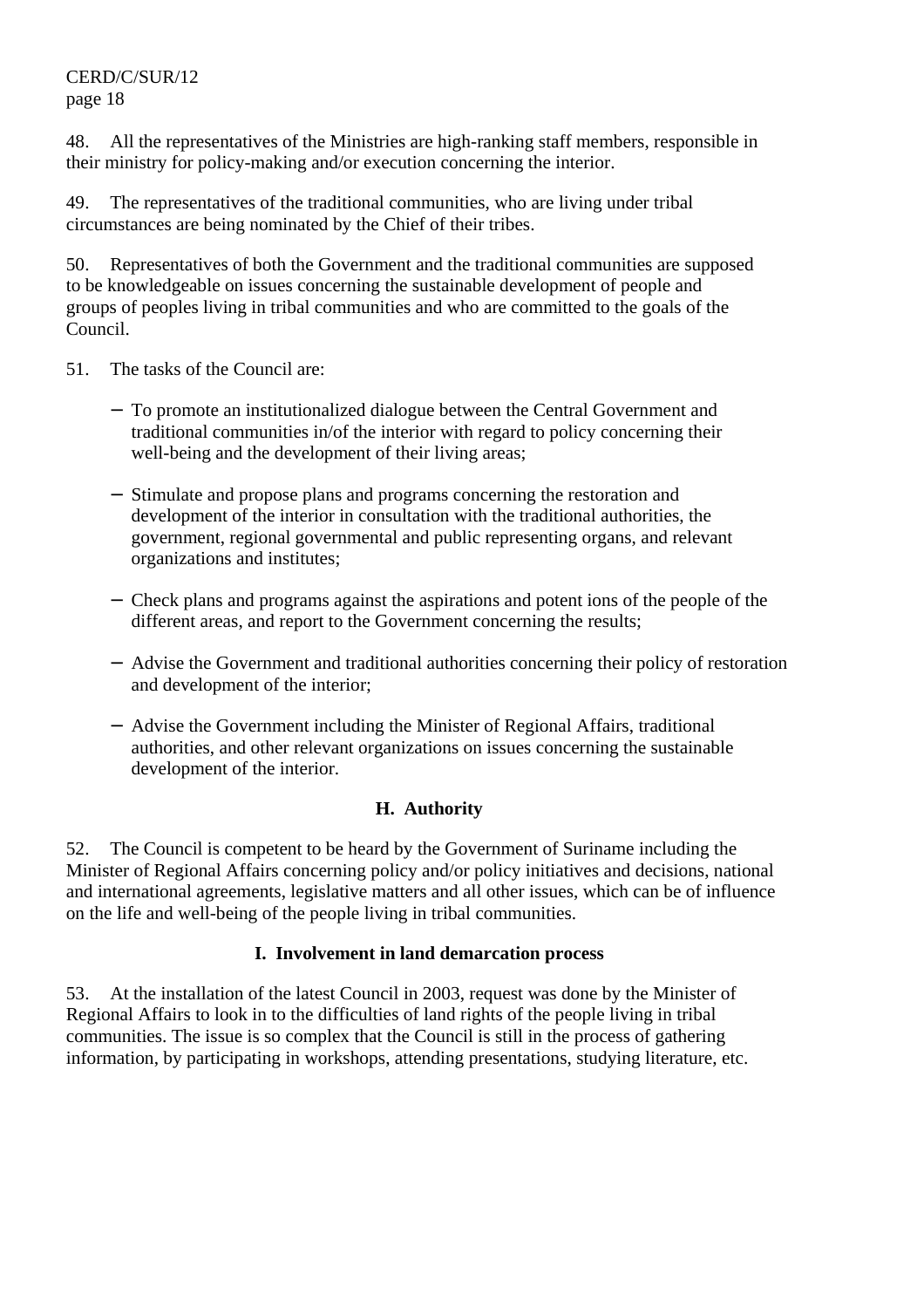## **IV. HEALTH SITUATION IN SURINAME**

#### **A. Current status of malaria in Suriname**

54. Malaria is an important public health problem in the interior of Suriname with a registered number of cases of 17,106 (per 50,000 people) in 1995 and 13,216 in 2000. After the introduction of new treatment policies in 2004, the number of cases declined to 8560 (2004) and 9000 (preliminary estimate) in 2005.

55. Through the Global Fund Malaria project and the RAVREDA, Suriname successfully reduced malaria incidence by 80 per cent in 2006 (see annex 12).

## **B. Plan of action to combat HIV/AIDS**

56. Completion of the National Strategic Plan (NSP) and the availability of two Global Fund grants have significantly enhanced the national capacity to develop a comprehensive response to HIV/AIDS. The NSP outlines the targets, strategies and activities for the period 2004-2008. Specific targets toward achievement of the MDGs include 25 per cent reduction of new HIV infections in the age group  $15 - 24$  and 25 per cent reduction of the number of HIV+ pregnant women.

57. The recently completed Multi-Annual Development Plan (MOP) has integrated these targets into the national development strategy.

58. Measures currently being implemented towards achieving these targets include the expansion of the Prevention of Mother-to-Child Transmission (PMTCT) program, and the intensified prevention programs based on the ABC strategy, which includes promotion and increased availability of condoms.

59. Suriname has received two Global Fund grants for combating HIV/AIDS, of which one is focused on the acceleration of treatment and the other on prevention strategies. The Global Fund grant on prevention includes strategies to combat HIV/AIDS in the mining areas, etc., because these are regarded as high-risk groups.

## **C. Health care in the interior**

60. Medical health care has been provided for over 200 years in the hinterlands. Anyone who lives in the hinterlands can depend on *pro deo* health care provided by the Medical mission (MM). Some data on the interior (2005):

- Population: 57,086 people;
- Outpatient clinics on 52 locations (54 medio 2006);
- 151,296 consultations per year;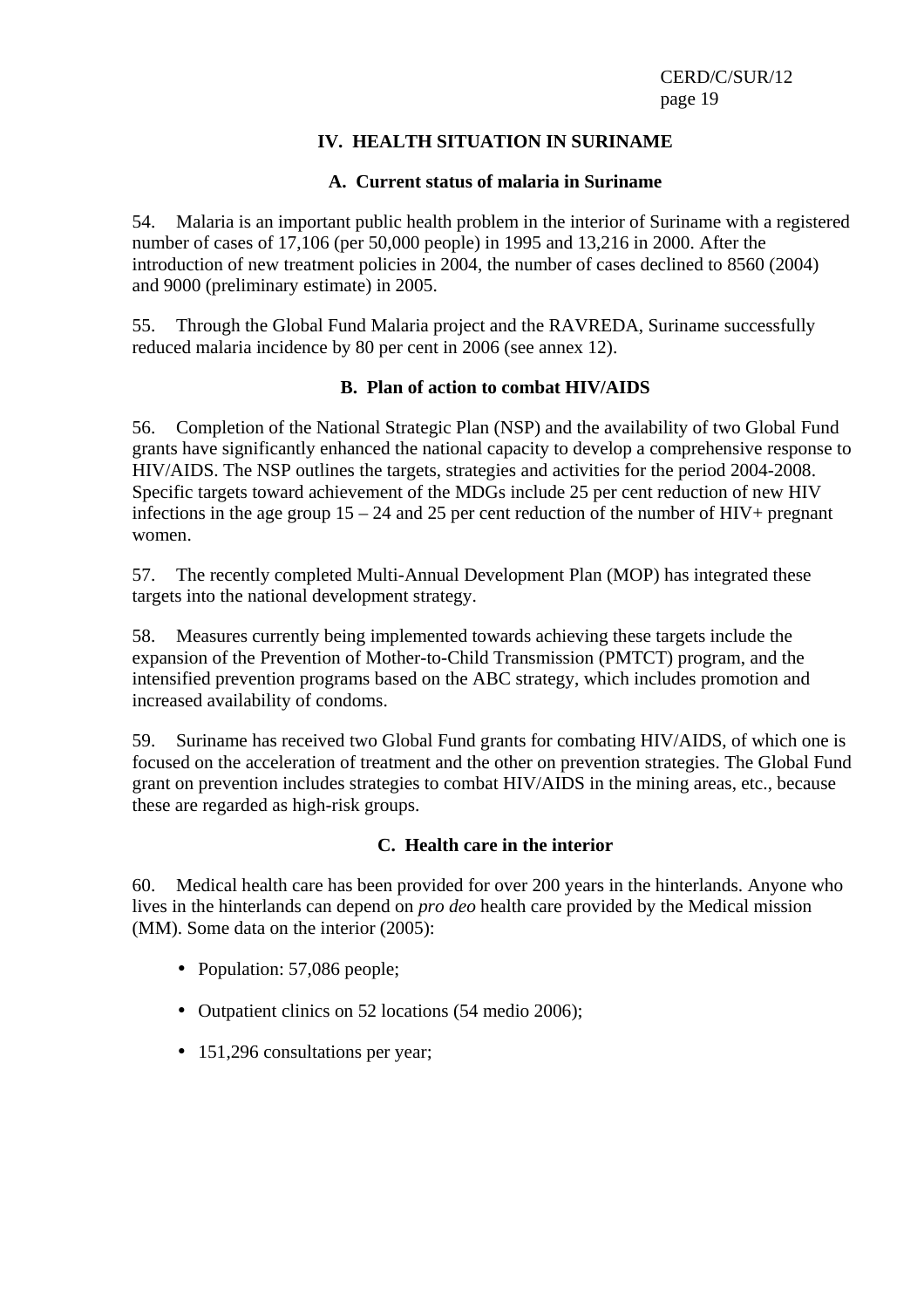- 1,557 births per year;
- 603 hospitalizations per year:
- Roughly 430 emergency transports per year, 305 by air and 126 by ambulance.
- 61. Medical missions include:
	- 223 personnel:
		- 5 medical doctors:
		- 1 dentist;
		- 8 clinic heads;
		- 84 health assistants;
		- 39 clinic helps;
		- 31 malaria microscopists:
		- 73 auxiliary workers (technical- administrative personnel);
	- The health assistants have been practically trained and speak the local language, which is essential fundament for the provision of good health care on the locations;
	- The health assistants are permanent on the spot, contrary to medical doctors.

62. Not every village has a health post; through funding of the Islamic Bank 24 clinics are being built now, of which 15 have already been finished. It is the aim of the Government to rebuild and operationalize the two rural hospitals in the interior. Training of health workers and health education are ongoing projects, Through a cooperation program with Cuba, medical doctors will be permanently stationed in some clinics in the interior.

## **D. National Health policies and plans**

63. In May 2004 the Sector Plan Health Care 2004-2008 was approved by the National Assembly. This plan consists of seven strategies:

- 1. Strengthening primary health care and prevention
- 2. Improving the efficiency as well as the quality of hospital care
- 3. Promoting financial access to health care
- 4. Control of the costs of health care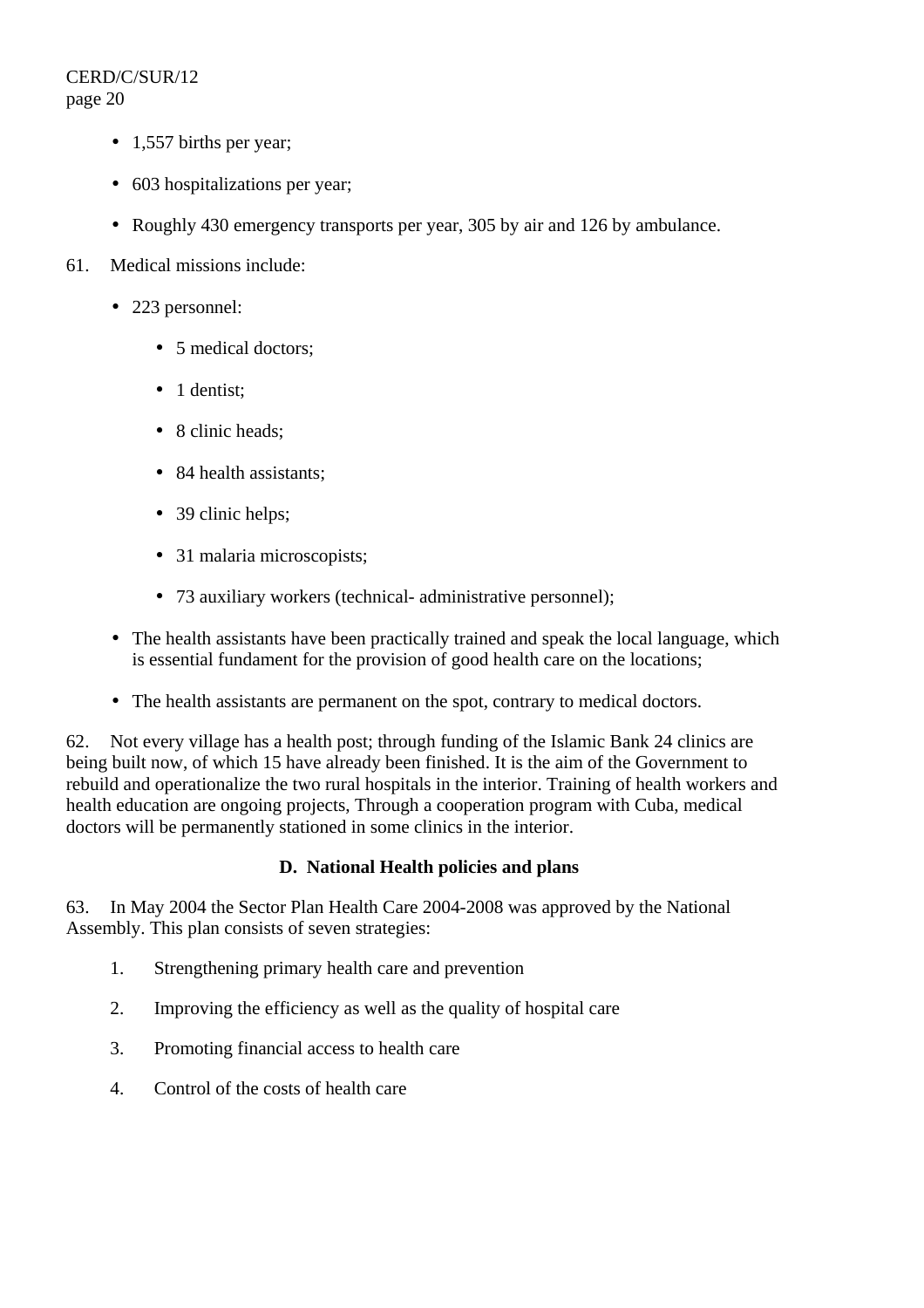- 5. Strengthening of support systems
- 6. Human Resource development
- 7. Improving and safeguarding quality.

64. Actual improvement of the health sector in Suriname i.e. improved services for patients requires implementation of the many recommendations coming from the health sector reform studies. Studies conducted in preparation of the Sector Plan Health Care 2004-2008 identified three basic pillars for the reform of the health sector:

- 1. Improve efficiency: cost control measures
- 2. Improve equity: protection of the unprivileged
- 3. Improved quality: quality assurance instruments.
- 65. The Policy Plan of the Ministry of Health for 2005-2006 has added to these pillars:

Improve accessibility: expansion of primary and secondary care to rural areas.

66. Overall, the Government aims to reduce U1 (under age one) mortality from 19.2 per 1,000 births in 2004 to 7 in 2015, U5 mortality from 24.5 per 1,000 in 2004 to 10 in 2015, to increase the immunization coverage fro measles and DPT3 from 85 per cent in 2004 to 100 per cent by 2015 and to reduce maternal mortality from 88 per 100,000 life births in 2004 to 50 in 2015. Total expenditure on health is expected to increase to 9.4 per cent of GNP (public expenditure increase to 4.5 per cent of GNP). Important improvements are expected of the introduction of the "Algemene Ziektekosten Verzekering"(General Health Insurance) which is expected to become operational by 2008. The Human Resource Development Plan for the Health Sector will be implemented, with enough qualified and skilled staff available at all levels by 2008.

## **E. Institutional organization of health systems**

67. The core institutions are the Ministry of Health's (MOH) Central Office and the Bureau of Public Health (BPH), and inspectorate. The central office and inspectorate are responsible for standard-setting, inspection and monitoring and the BHP is responsible for program development.

68. The Government provides primary health care to the poor through the Regional Health Service (RHS) and through the Medical Mission (MM).

69. Primary Care clinics, managed by large firms, provide services to employees and their families. The Foundation for Family Planning, a NGO, provides reproductive health care services. All hospitals are located in the coastal area. There are three public and two private hospitals and one psychiatric hospital.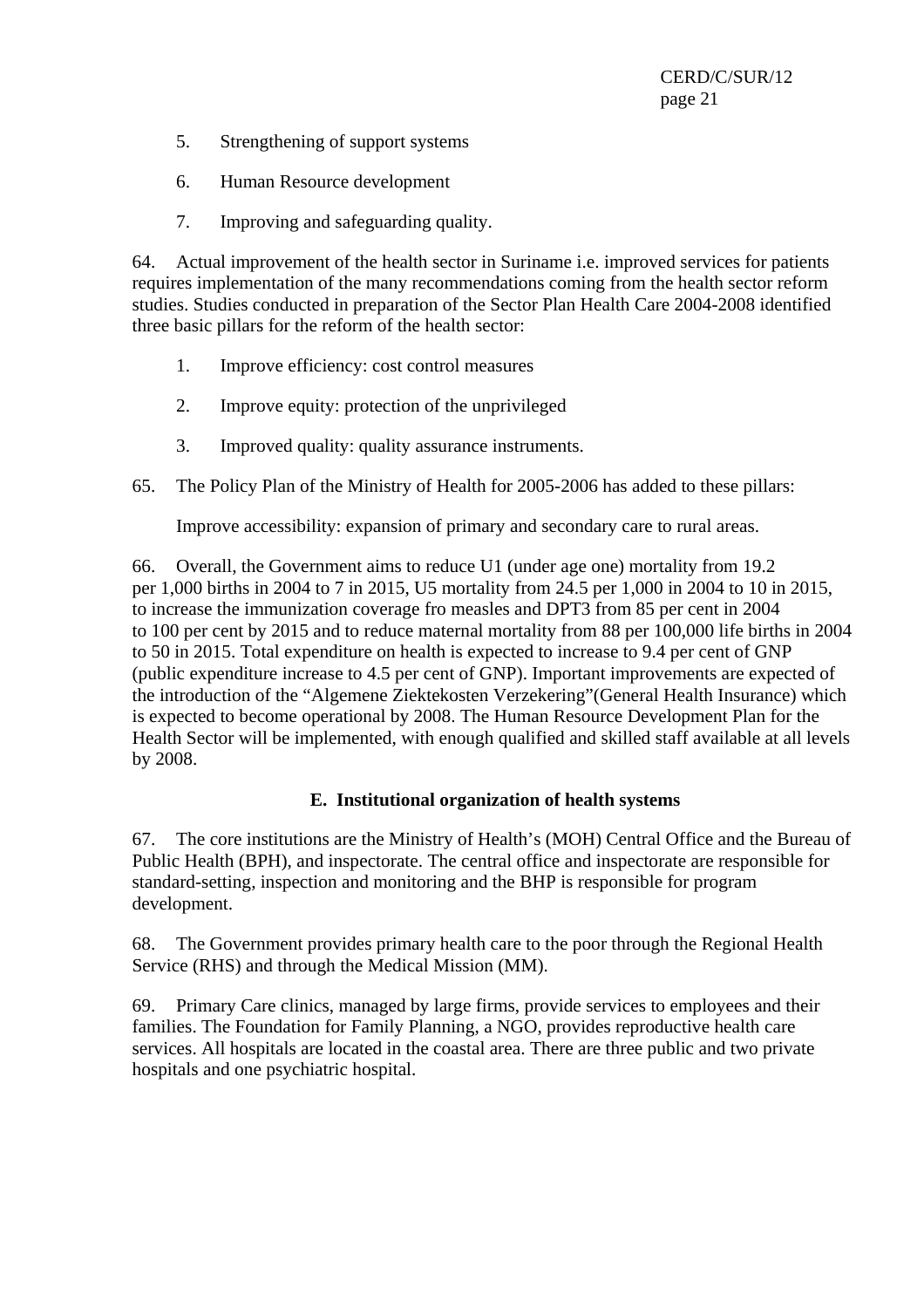70. The private Diakonessen Hospital, through an agreement with the MM, provides hospital care to patients from the interior. Hospital care for these patients is paid by the Ministry of Social Affairs (MSA). The RHS operates a total of 45 clinics in all 8 coastal districts.

#### **F. Health insurance**

- 71. The main types of health care financing are:
	- − The State Health Insurance Fund with a comprehensive package of health benefits for 35 per cent of the population (civil servants and their dependants);
	- − The MSA with free of charge primary and secondary health care services of the poor and near-poor covering about 42 per cent of the population; and
	- − Private firm insurance plans and private health insurance plans covering about 20 per cent of the population.

72. The Drug Supply Company of Suriname provides drugs on the National Drug List. 90 per cent of all drugs are imported and 10 per cent are manufactured. The availability of drugs in Suriname is problematic; many patients complain about availability of prescribed drugs. In certain years almost 50 per cent of the drugs of the national essential drug list were not available. To compensate this scarcity, many drugs are imported illegally, bypassing customs and quality inspection. All vaccines are obtained through PAHO's revolving fund for Vaccine Procurement.

## **G. Health expenditures**

73. In the year 2000 Suriname spent a total of Sf. 105 billion, or US\$ 79 million, on health care, which is equivalent to US\$ 180 per capita.

74. Given a per capita gross domestic product (GDP) of US\$ 1,915 this means that 9.4 per cent of the GDP was spent on health care. Health expenditure in the region traditionally vary from 4 to 8 per cent of the GDP. The public and private sector spend the same on health care: Government about 44 per cent, the private sector (company cost coverage and households out-of-pocket health expenditures) together about 42 per cent. The remaining 14 per cent comes from external sources (donors). The contribution of the private sector to health care is significant. Especially the out-of-pocket expenditures of households are an area of concern.

75. Of the total health expenditures 55 per cent goes to secondary care (public and private hospitals, medical specialists, hospital lab and x-ray services, hospital drugs), 34 per cent goes to preventive and primary care (BPH, RHS, MM, private GP's, others), while the remaining 11 per cent goes to other aspects (administration, training, etc).

## **H. External technical cooperation and financing**

76. In 1998, the Government and the Inter-American Development Bank cooperated in a program to support health sector reform (IDB grant US\$ 2,750,000). The European Community provided resources for strengthening STI/HIV services in the interior of Suriname. Specialized service arrangements are in place with the Netherlands. An adolescent reproductive and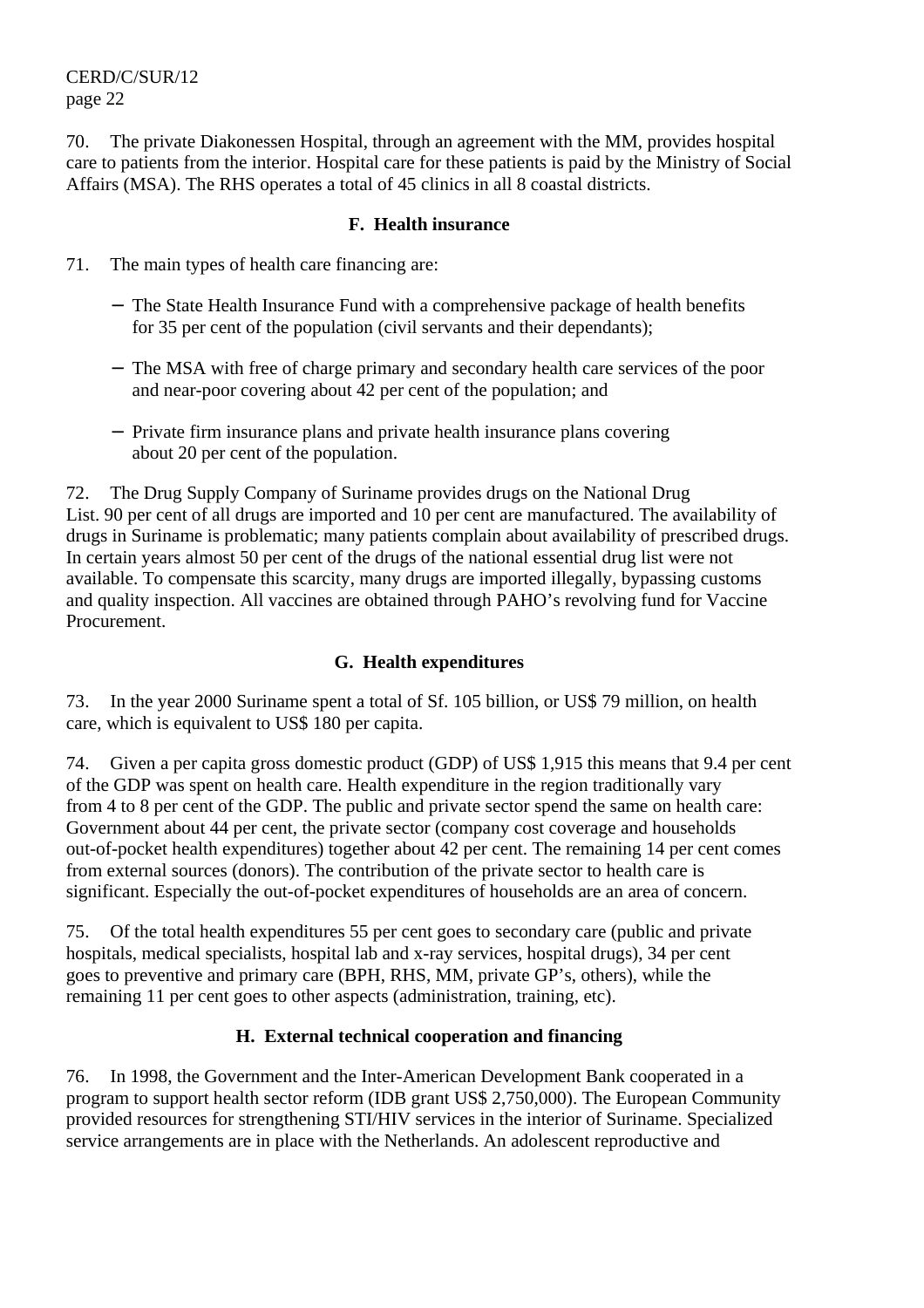sexual health project was financed by the UNFPA. Support is received from the International Planned Parenthood Federation for the Foundation for Family Planning (Stichting Lobi). International organizations (Rotary International) and the Governments of other countries (France, United States) provide funding to the "Roll Back Malaria" activities. PAHO, UNDP and UNICEF have ongoing programs and financing available to support technical cooperation in various health sector areas.

77. The full implementation of the Sector Plan Health would cost  $\epsilon$ 36 million. The government has been able to access  $\epsilon$  10 million from Dutch Treaty Funds and an additional \$ 5 million loan from the IDB. The National Strategic Plan on HIV/AIDS and the National Malaria Program has received \$4.7 and \$5 million, respectively from Global Fund and reproductive health another \$1.7 million from the joint EC/UNFPA Program. Another grant from Global Fund was received for Prevention. the Inter-American Development Bank has granted a soft loan to the MoH to define and deliver an essential service package, restructure regional health service and develop a management information and registration system for the Ministry of Social Affairs within the framework of health sector reform. The Islamic Development Bank id financing the construction of 24 health centres in the interior of Suriname along with medical training and the supply of equipment and a radio-therapy unit in Paramaribo's Academic Hospital. The Government of Japan is supplying medical equipment for MCH facilities and training in its use and maintenance, while France is providing equipment and training for the staff at the Central Laboratory in the Bureau for Public Health (BOG).

78. The United States is currently a relatively minor player in the health sector, its support limited to a small grant for the preparation of the National Strategic Plan on HIV/AIDS and to the RAVREDA Malaria Amazon initiative. Suriname also receives support from PAHO and UNICEF to improve its health situation.

## **V. INFORMATION FROM THE MINISTRY OF NATURAL RESOURCES ON THE MINING ACT**

79. The current state of (draft) Mining Act: the Mining Decree of 1986 (SB 1986 No.28) is in force today, and the Draft Mining Act is in Parliament. None of the articles of the Mining Decree is contrary to the Convention.

80. Steps which are taken by the Government, in this case the Ministry of Natural Resources, to acknowledge the rights of indigenous and tribal peoples to possess, develop, control and use their communal lands and to participate in exploitation, management and conservation of the associated natural resources is that indigenous and tribal peoples also have the right to apply for a right with regard to natural resources.

81. The current procedure for a person or business entity to apply for a concession in the interior is set out in the section below.

# **A. Submission and review of applications**

82. The Geological Mining Institution (known by Dutch acronym GMD) receives records and reviews application for mining rights, solicit advice from relevant Government institutions and prepares ministerial decrees to award mining rights.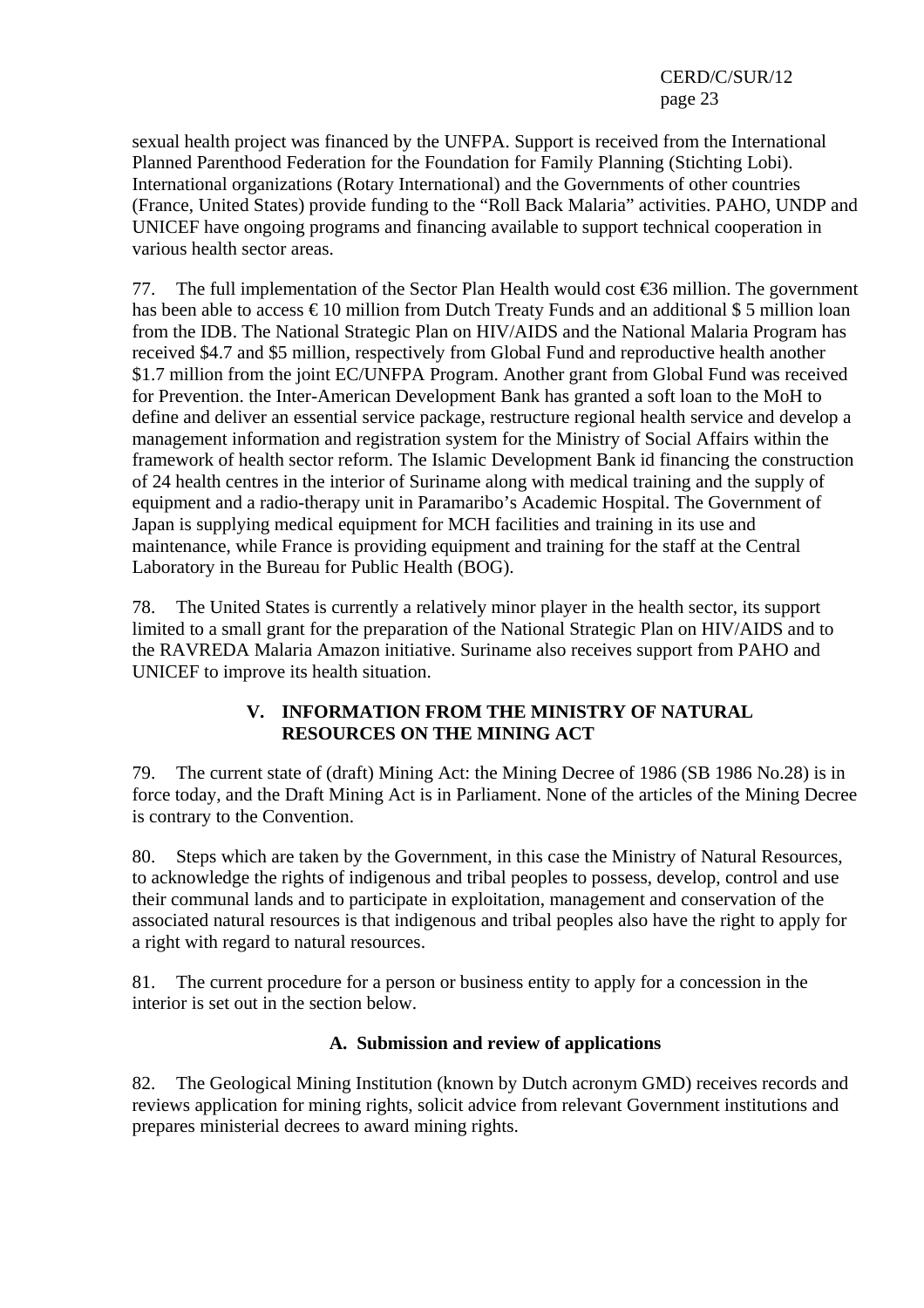83. According to article 10 of the Mining Decree, an applicant submits a petition to the Minister of Natural Resources, requesting a right, together with a map of the area in request, stating his identity and other relevant documents which contain additional information as requested by law. All documents are submitted to the Head of the GMD. The applicant gets a receipt with a unique serial number and the date as proof of submission of his application. The request is forwarded to the Mines Inspection Department (MID) that enters the application into the Mining Rights Database and ascertains that all necessary documents are present and if the land applied for is free of any mining right.

84. If the land described in the application has already been granted or if it is part of land covered by a mining right that has legally lapsed, the applicant is orally informed that processing of his request is not possible.

85. If a request is denounced for further review by the GMD, it is not returned to the applicant. It remains in the GMD administration.

86. If the submitted application is not complete, the applicant is also orally informed about the missing or incomplete document/information and no time limit is set to make the necessary corrections. If all documents submitted are complete according to the law and other comments are positive (work program), the MID prepares letters to solicit advice from other relevant government bodies.

87. To inform the applicant, the GMD has produced three leaflets indicating the necessary documents to be submitted when filing an application. The first leaflet contains general information on submission of applications and what further actions are required from him. The other two contain information for application of a right to exploit building materials or for prolongation of an existing mining right and information for application or prolongation of a right for other minerals (gold).

## **B. Advice from the State-land Office**

88. The State-land Office receives, reviews and registers application for land titles, solicits advice from other relevant Government institutions and prepares ministerial decrees to issue land. It further registers forestry concessions and fishery concession in rivers and creeks.

89. The Head of the department states that advising the GMD on applications for mining rights is rather simple. He only has to make sure that there is a title (long lease, land lease, forestry concession or nature reserve or park) on the land on which an application for a mining right is made. In his advice he will state his findings without any recommendation.

## **C. Advice from the District Governor**

90. The District Governor (District Commissaris or DC) is an administrative civil officer from the Ministry of Regional Affairs and the highest- ranking civil officer in his district or jurisdiction. He is the representative of the central Government and all civil affairs concerning his district go through him.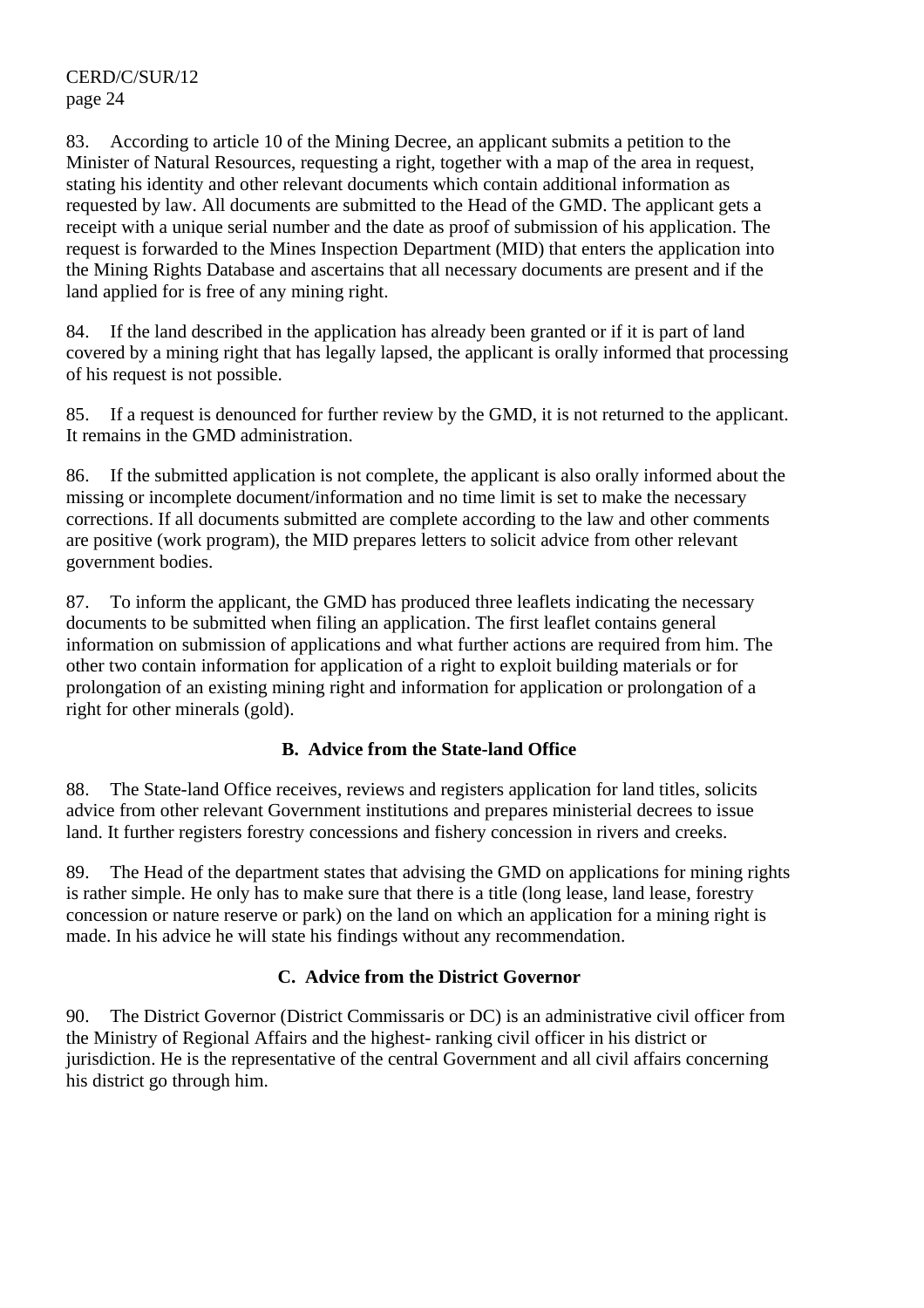91. A district is divided into several administrative regions ("Bestuursorganen"), monitored by the DC's assistants, the district secretaries. Administrative supervisors ("Bestuursopzichters"), in practice the administration present in the field, assist the district secretaries.

92. The supervisor is responsible for the daily work in an administrative region assigned to him.

93. A request from the GMD for advice is sent to specific secretary monitoring the region in which the terrain requested is located. The request is handed down to the administrative supervisor of that area who then:

- − Visits the area and discusses the matter with the inhabitants of the area and seek their consent;
- − Ascertains that the land requested is not used for other purposes by the local community;
- − Investigates if mining operations will contaminate the water resources (river and creeks) used by the local communities and if villages are within the boundary of the requested mining right; and
- − Finally reports his findings to the secretary.

94. After reviewing the report and approval, the secretary will submit the report to the DC for his blessing. The final advise, positive or negative, is signed by the DC and send to the GMD.

95. Before a concession is granted the Ministry of Natural Resources seeks advice from the District Commissioner and through him the indigenous and tribal peoples need to be consulted. If a concession is granted to a third party without consultation of the people living in the surroundings, an appeal can be lodged within the Administration.

96. NIMOS as an independent body reviews the environmental impact surveys submitted by foreign companies.

97. The Ministry of Natural Resources conducts health and safety investigations on small-scale and industrial gold-mining.

98. Indigenous and tribal peoples can reach an agreement through the Government with regard to compensation with concession holders.

# **VI. GENERAL PLAN OF ACTION TO COMBAT POVERTY IN SURINAME**

## **A. Social Safety Net programme**

99. In the Multi-Annual Development Plan 2006-2011 the Government of Suriname has placed the strengthening of its social assistance programs, also referred to as Suriname Social Safety Net (SSN), as a priority within its social development agenda. The SSN programs are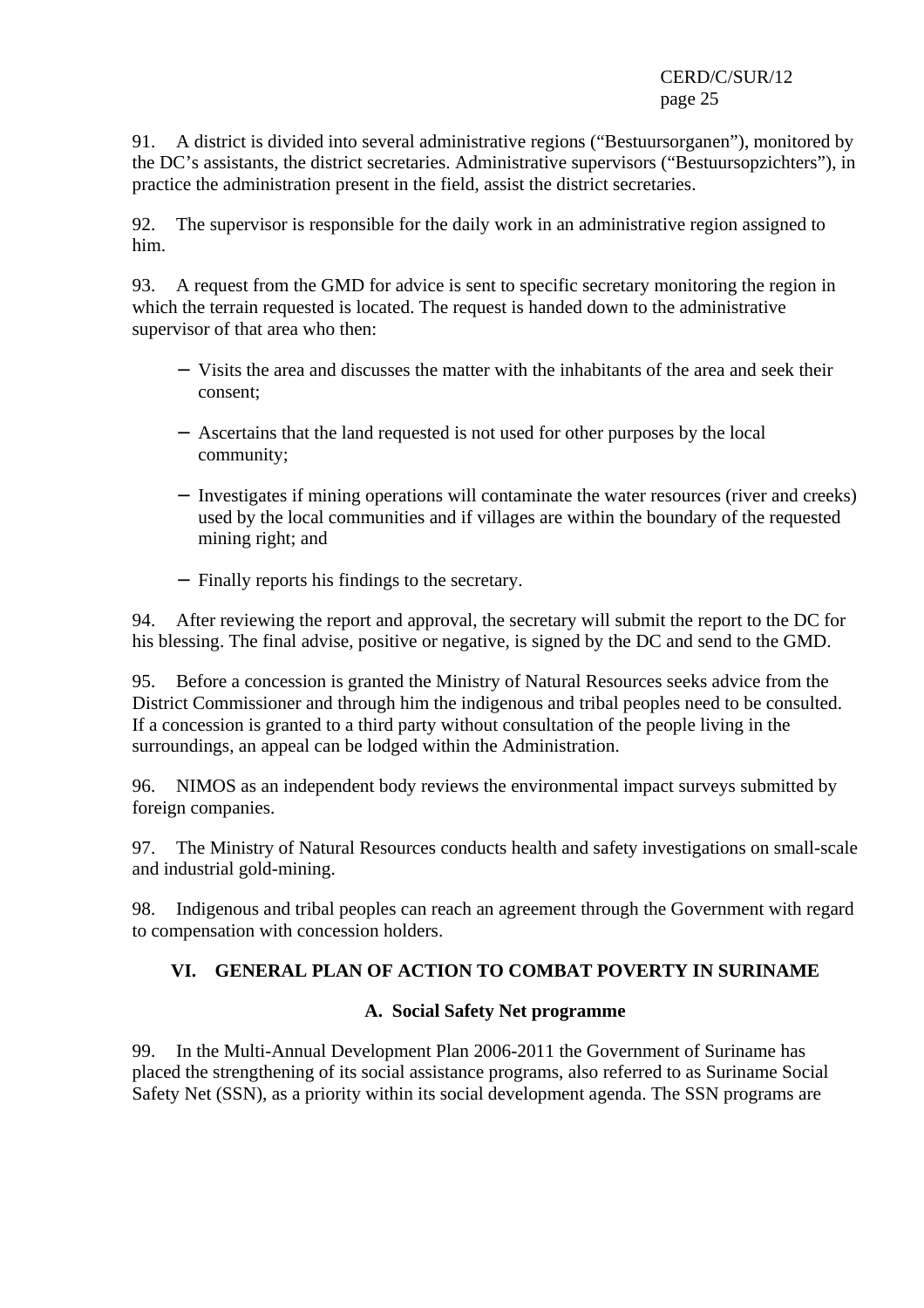defined as programs that guarantee a minimum level of well-being to individuals and households affected by chronic poverty, by transitory negative shocks such as natural disasters or economic downturns, or by restructuring of private and public sector organizations.

100. Although there is no integrated program for the combat against poverty, there are many programs within the relevant institutions (GOS, NGOs) to tackle poverty. Yet there are different institutions that have their own definition of poverty. The challenge for the Government is to come to a unified definition for poverty and to work on a more integrated poverty eradication program in cooperation with the private sector and civil society. In this regard Suriname faces a number of challenges in reforming its SSN.

101. In preparation for this reform the Ministry of Social Affairs and Public Housing (Sozavo) has recently developed a SSN reform strategy paper in consultation with other relevant ministries (Ministry of Labor, Education and Community Development, Health and Regional Development), civil society ( NGOs, Chamber of Commerce & Industry) and international development partners. This reform strategy paper includes a coordinated set of activities that will serve to enhance the efficiency and effectiveness of the safety net.

102. The Suriname SSN comprises over 20 programs, mostly administered by Sozavo. The SSN services portfolio includes:

- − Targeted and untargeted cash transfer programmes:
	- Financial assistance for poor households and persons with a disability:
	- Child allowance:
	- Old age pension:
	- School supplies;
	- Subsidies to institutions for elderly persons, persons with a disability and children;
	- Rent subsidies for public houses;
	- Scholarship program (Ministry of Education);
- − A medical card program;
- − Counseling services for youth, elderly persons and families;
- − Day care centers;
- − Food for children in day care centers;
- − Home care for the elderly;
- − Residential homes for children, the disabled and the elderly.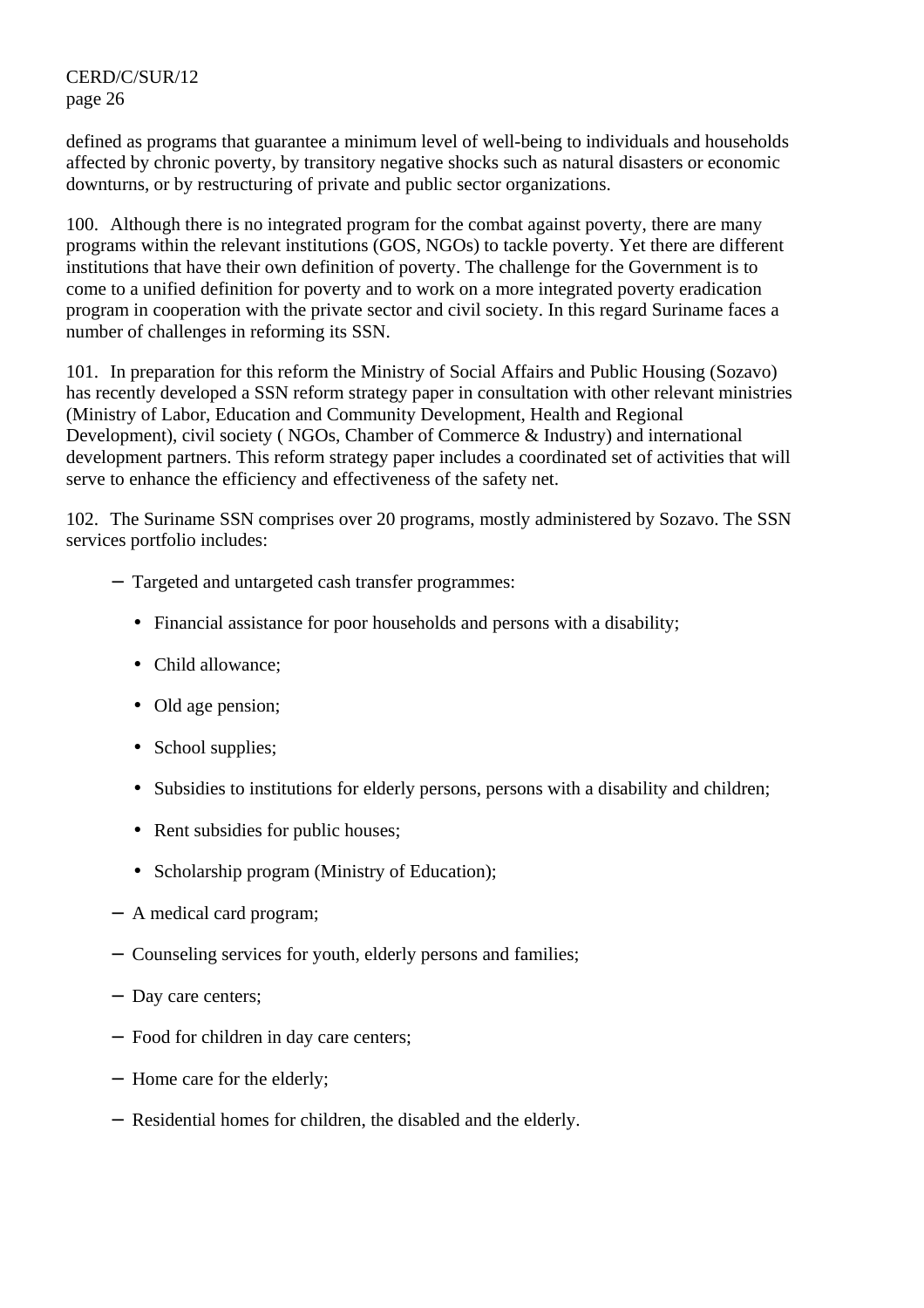- 103. Some of the major proposed strategies are:
	- − To improve targeting;
	- − To strengthen information management, monitoring and evaluation;
	- − To expand partnerships with civil society;
	- − To promote human capital development;
	- − To promote the transition to work.

104. The SSN reform strategy paper has recently been submitted to the Board of Ministers for its approval. After approval, the next step will be the developing of the SSN reform program. In this regard an inter- Ministerial committee will be formally constituted.

## **B. Policy plans on specific target groups**

105. In the process of social development the target groups identified as the most vulnerable are children/youth, people with disabilities, older persons, poor households such as vulnerable female headed households.

106. Policy plans specifically for the vulnerable groups have been/ will be developed:

• Policy Plan Persons with a Disability 2005-2009 in collaboration with a counterpart group of the Ministry, consisting of the relevant stakeholders;

The prioritization of the programs in this plan should be set out in two periods: 2005-2006 and 2007- 2009.

- 107. The priority areas include:
	- − Legislation;
	- − Awareness promoting the rights and the dignity of persons with a disability in the community;
	- − Preventive health to identify development problems at early age;
	- − To improve social services;
	- − To improve special education focusing on persons with disability;
	- − Labor;
	- − Housing;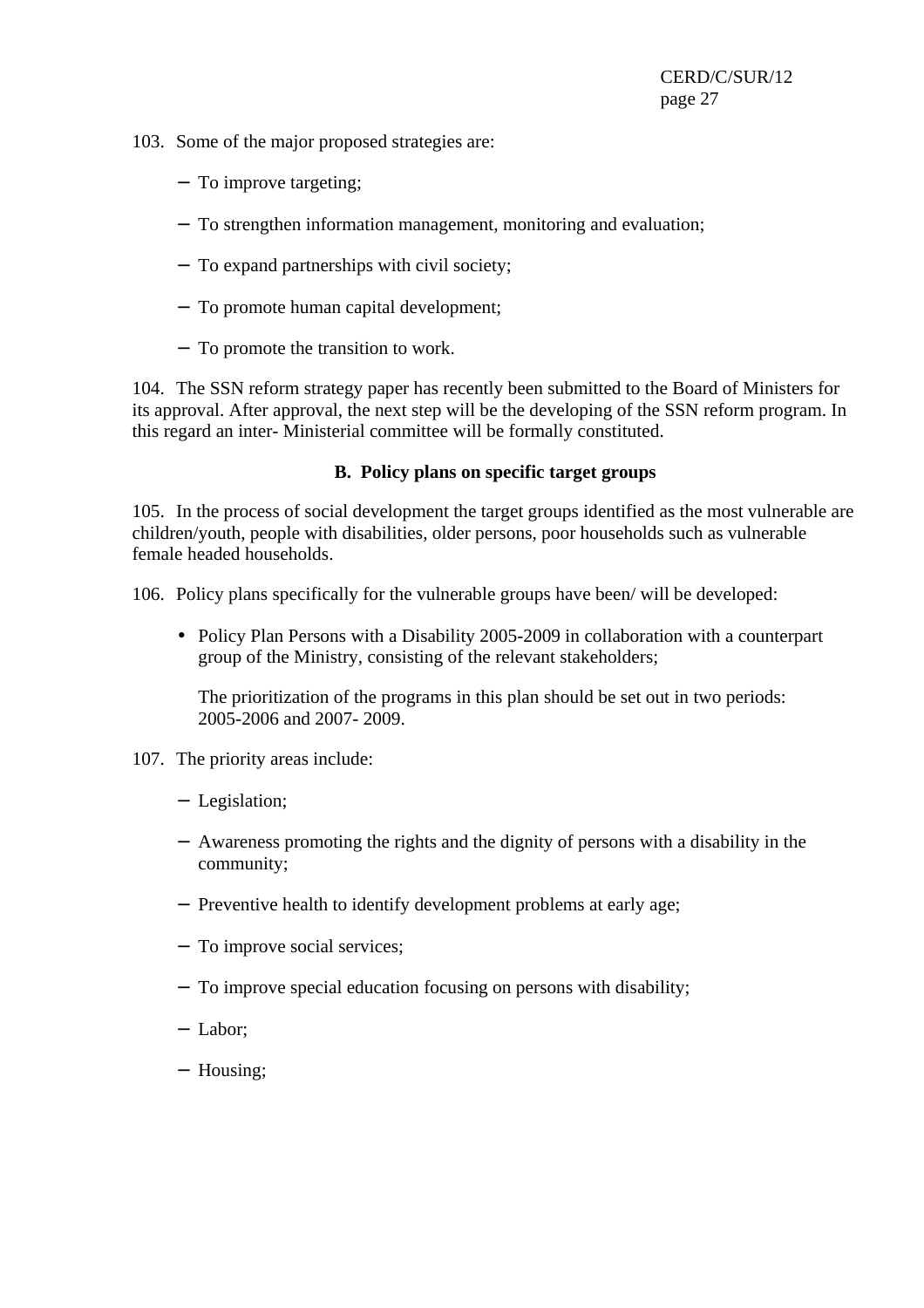- − Transport;
- − Communication;
- − Recreation and Sport.

108. For the target group "Older Persons" a draft policy plan is prepared. The identified priority areas are the same as for persons with disability. A policy plan for children 2007 -2011 is still in preparation, in collaboration with the relevant stakeholders and support from the UNICEF.

## **C. Public housing**

109. With regard to public housing, the following programmes are/ will be implemented:

- − Multi-Annual Program Plan for Housing 2005-2009(MPH): Sozavo is still in the preparations phase of making parcels ready for building, reserved for the NGO's and CBO's as well as the community.
- − Low Income Shelter (LISP) with support from the IDB is still ongoing. The LISP targets poor households to set up or renovate houses. The loan, which is made available, will be used over the period of 5 years for the construction and renovation of houses. For the implementation, the ministry of Social Affairs and Housing established the Foundation Low Income Shelter program. The Foundation cooperates with NGO's, financial institutions such as Banks and credit institutions. The support through this program is a subsidy and, in case the household does not have enough own contribution, a loan.
- − Low Cost Housing Program as part of the Suriname-China agreement. Preparations are currently made for building houses.

## **D. Procedure to be eligible for the medical card and financial assistance**

110. Currently the eligibility for the medical card and the financial assistance is based on the monthly income of the household. There are two categories according to the following income criteria**:** 

- − Households with a monthly income below SRD. 40 are classified as poor;
- − Households with a monthly income between SRD. 40 and SRD. 80 are classified as near poor.

111. To improve a more efficient and transparent mechanism, Sozavo will introduce a Proxy means Test (PMT), which is based on a set of variable that are highly correlated with poverty and that are easily verifiable and transparent. The PMT will be developed based on the data derived from a national household survey, which is now in the piloting phase. Appropriate targeting mechanisms for the interior, where poverty is more persuasive, will need to be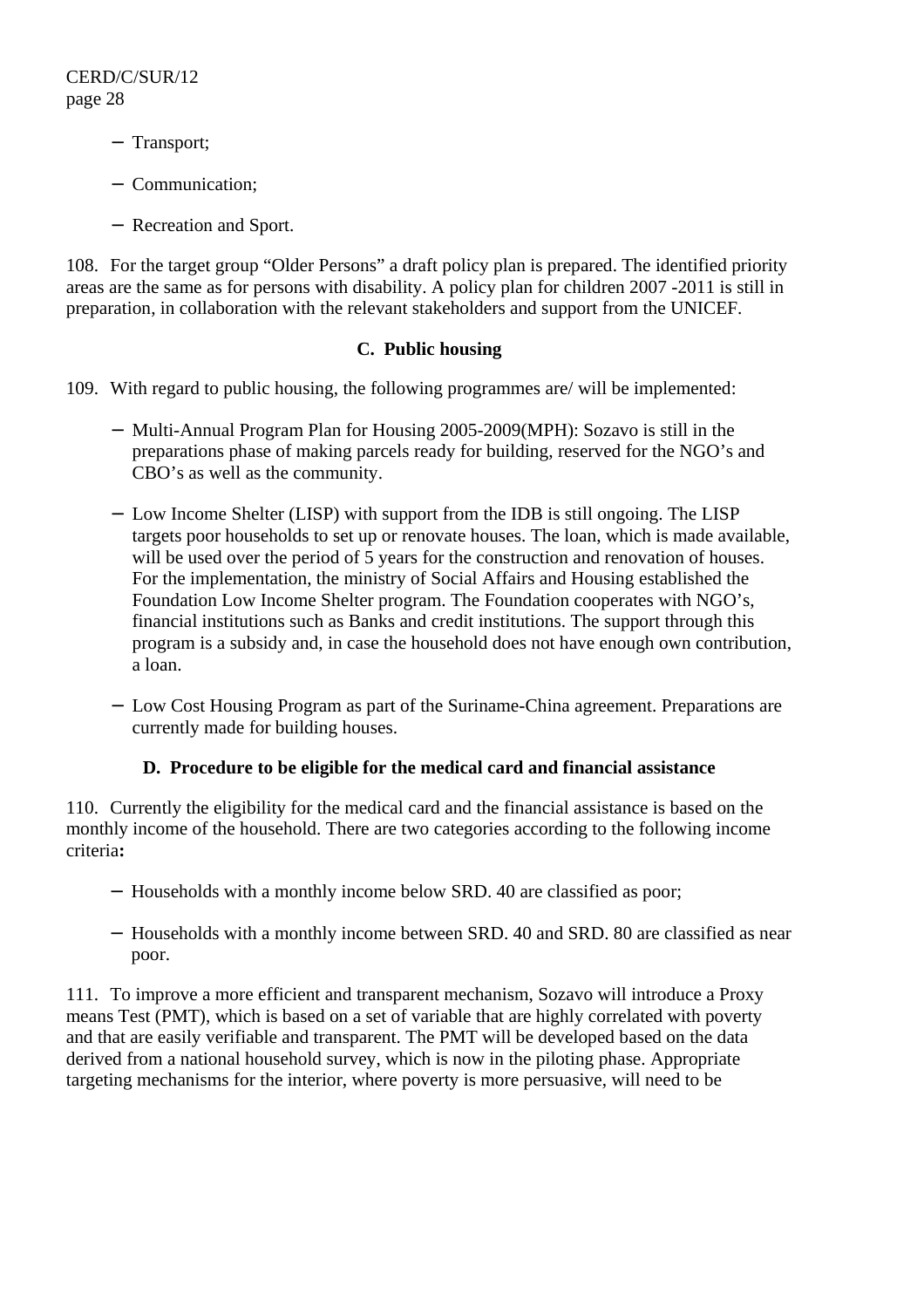identified. One of the important efforts in this matter made by Sozavo with support from the IDB, is the development of an integrated information system of the beneficiaries of the social assistance programs from Sozavo ( Soza Information System, SIS).

112. With the medical card, beneficiaries (poor and near poor ) have access to health care provided by public clinics and public hospitals. The Regional Health Clinics (RGD) provided by public clinics and public hospitals. The Regional Health Clinics (RGD) provides primary health care in the coastal area. In regards to the maroons and indigenous people in the interior the primary health care is provided by the Medical Mission. The secondary health care for these people from the interior is mainly covered by the medical program.

113. The secondary health care is provided by public hospitals and comprises hospitalizations, specialists, drugs and rehabilitation. Co-payments of medicines and hospitalizations are lower for the poor. Eligibility lasts for renewable periods of six months for the near poor and one year for the poor.

114. In regard to the financial assistance program only households from the first category, the poor, are eligible for this program. The amount of the allowance depends on the size of the households. Individuals with a disability certified by a physician are eligible for the payment to the Handicapped program.

115. Eligibility for these cash transfer programs lasts for renewable periods of one year.

## **VII. ETHNICITY, EMPLOYMENT AND PROPERTY**

116. Information appears below on the number of employees based on ethnicity in the following Suriname companies:

- (a) Suriname Airways:
	- − Number of employees: 456
	- − Ethnicity:
		- − Javanese: 58
		- − Creoles: 209
		- − Maroons: 4
		- − Hindustan: 67
		- − Indigenous: 8
		- − Chinese: 12
		- − Mix: 99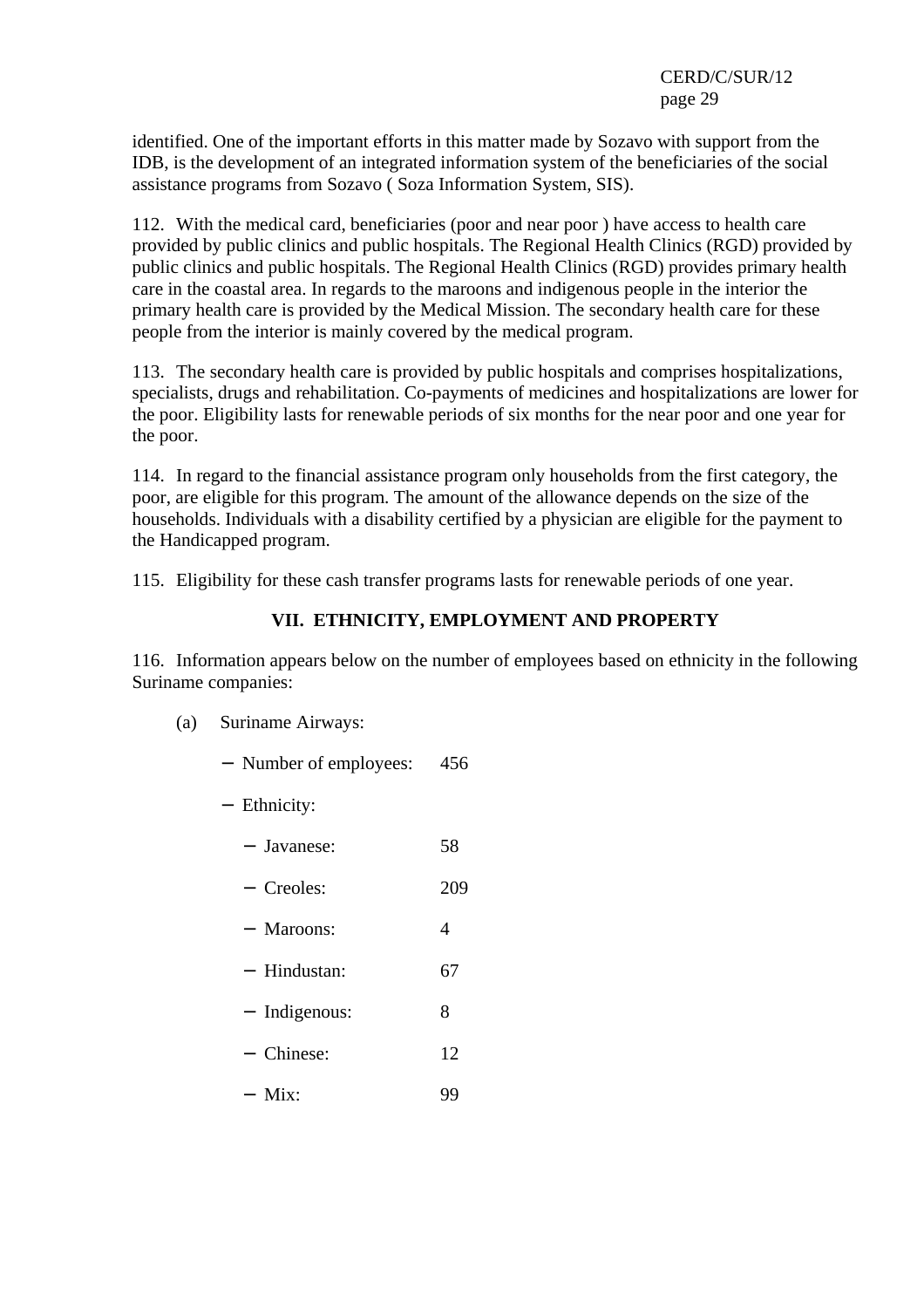| - Gender:     |              |
|---------------|--------------|
| - Male:       | 287          |
| - Female:     | 169          |
| - Management: | 28 per cent  |
| - Staff:      | 72 per cent; |
|               |              |

(b) Telecommunication Company (Telesur):

− There is no data available on ethnicity see annex 2;

(c) Central Bank of Suriname:

– We at the Bank cannot refrain from making the comment that we felt a significant aversion to making an ethnic categorization as requested. What other use do these ethnic figures serve than to continue highlighting the dividing lines?

 The Bank does not have the expertise to divide its collaborators into the scientific division of the human races in the three main groups: the white race, the Negroid race and the mongoloid race. For an international statement the information, in the opinion of the Bank, needs to meet such a scientific classification, and not the usual classification according to Surinamese concepts of population groups by "origin; culturally and geographically". In the appendix we report on both approaches.

We would like to note that in the group "others" we find a mix of persons who on the face of it have been assessed as not fitting in any of the other groups according to their origin. For the sake of clarity we mention that in this mixed group we find persons of the most diverse degree of ethnic origins and we are not capable to make any distinctions. The only thing that is certain about this group of "others" is that they are different from each other and that their group is different from the other groups. Should the persons in the group of "others" then maybe be qualified as the real "Surinamers", next to our indigenous population, which is to say as the persons who do not purely originate from one (mother) country, but who find their origin in the melting pot of Suriname?

 We do not have information on the previous years 2003 to 2005 readily available in our personnel administration, because it is not classified according to ethnicity.

 In the appendix attached (annex 3) we did include the overview for the year 2006.

 Finally, we wish to emphasize again that the division in groups was *not* done in a scientific manner, but only by sight and according to the subjective opinion of the observer;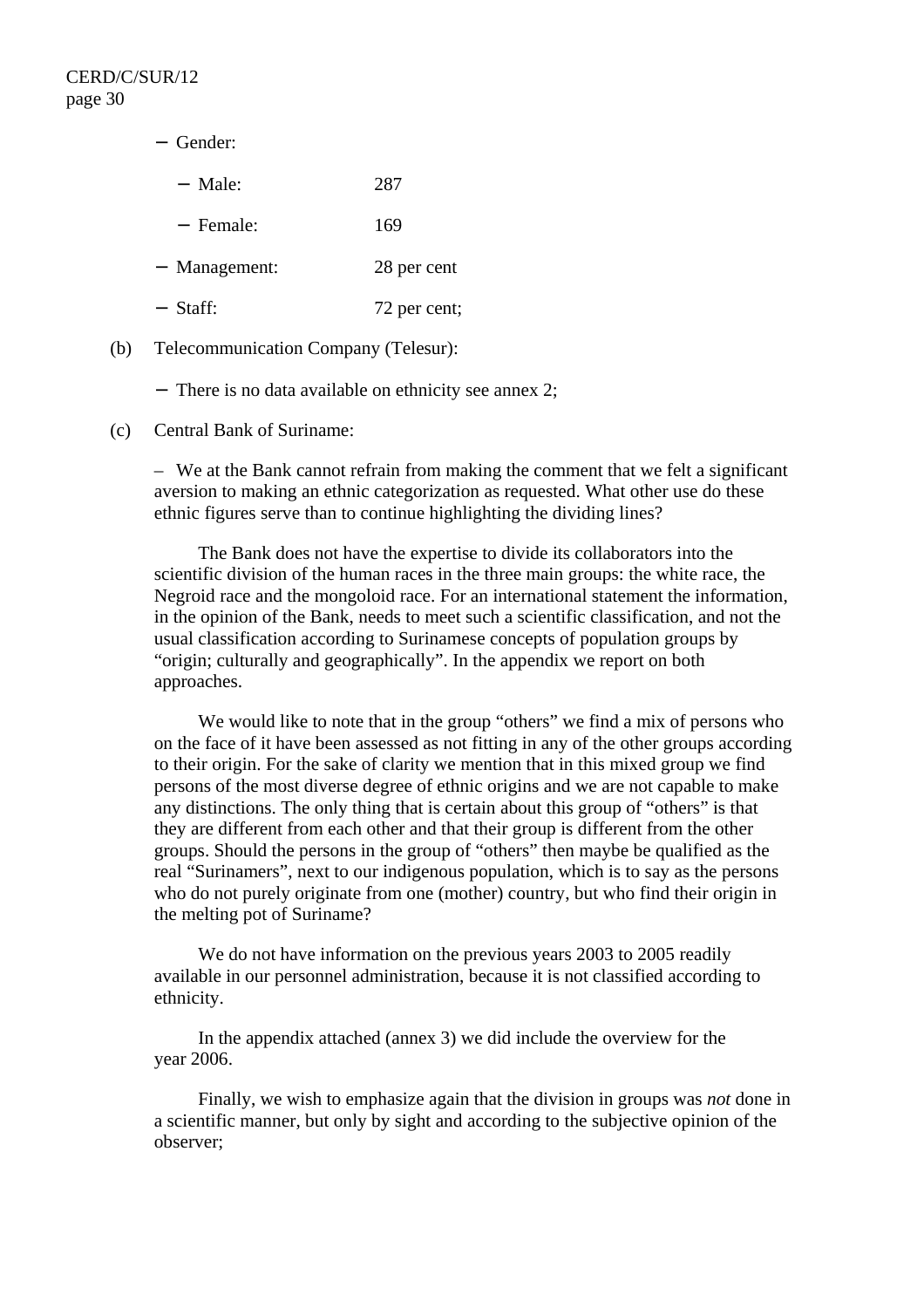- (d) Hakrin Bank (see annex 4);
- (e) RBBT Bank (see annex 5);
- (f) Landbouw Bank (see annex 6);
- (g) Self Reliance insurance Company (see annex 7);
- (h) Suriname Water Supply Company (see annex 8).

117. With regard to the rights of Indigenous Peoples and the Maroons, the State declares that the Government of Suriname maintains excellent relationships with its indigenous and tribal peoples at both the local and the national level. The indigenous and tribal peoples are active participants in all national processes and institutions charged with democratic policy making and administration of government, are more or less proportionally represented by their own people in Government and Parliament and decide for themselves their strategy, degree and pace of any further 'inclusion' in the national political, social and economic action environment.

## **A. Property rights in Suriname legislation**

118. The underlying principles of the land rights legal system of Suriname are (i) the domain principle, (ii) the principle that all natural resources belong to the State and (iii) the principle of separation of surface and sub-surface rights. Articles 34 and 41 of the Constitution of 1987 and article 2 of the Mining Decree of 1981 embody these principles and are codifications of pre-existing law.

119. The State's exercise of sovereignty over land has always been and is still based on the domain principle. Article 1 of the Decree L-1 of 1982 was a codification of existing law. The domain principle covers two forms of domain vested in the State: 'public domain' meant to serve the public good and 'free domain' of which the State can dispose of freely. Traditional land rights claimed by Maroons and Indigenous Peoples came into existence after the State began in the  $17<sup>th</sup>$  century to exercise sovereignty over the territory of the country and are conditioned by the 'domain principle'. Any land rights the Maroons and Indigenous Peoples may have, came into existence as a function of their traditional possession and their recognition by the State as the sovereign holder of 'free domain'. Their *sui generis* nature based on the laws and customs of the Maroons and Indigenous Peoples do not infringe on the generally recognized domain principle.

120. As worded in article 41 of the Constitution, sovereignty of the State includes permanent sovereignty over natural resources. Rights to sub-surface resources are not and have never been part of the Maroons and Indigenous Peoples' *sui generis* land rights.

121. The principle of separation of surface and sub-surface rights (the 1986 Mining Decree art. 2) has always been part of customary law and was codified in the Suriname legal system when the Mining Ordinance went into effect in 1932 (GB 1952 no 28). Ownership of minerals, subsurface and other natural resources pertaining to land has been retained by the State and any exception with respect to traditional land rights of the Maroons and the Indigenous Peoples would be discriminatory. Rights to natural resources have always been and remained vested in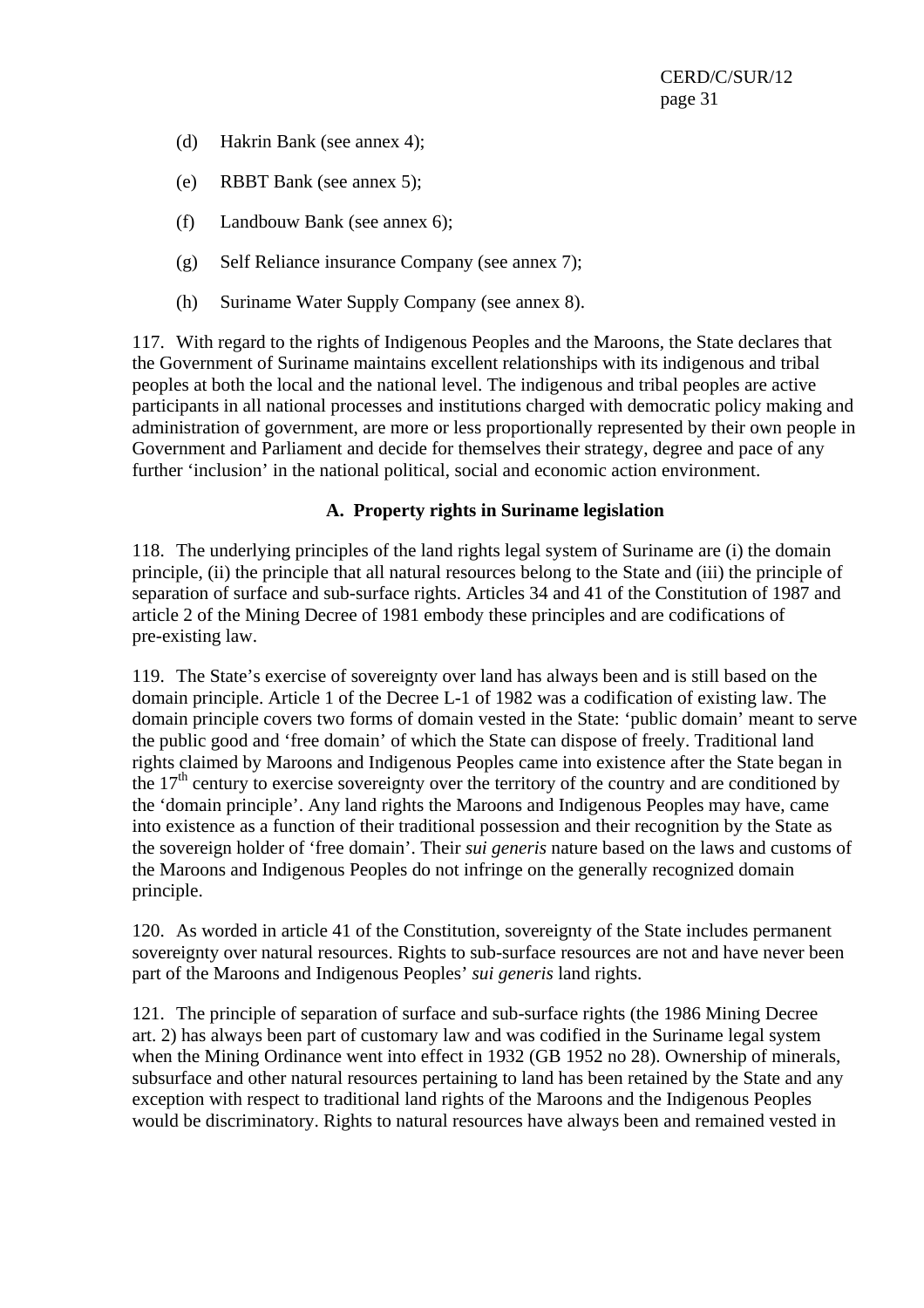the State but even if the Maroons and the Indigenous Peoples would have had these rights, these rights would have been limited to resources traditionally used for their subsistence and cultural and religious activities. Moreover any expropriation by virtue the Mining Ordinance of 1932 or for that matter de Mining Decree of 1986 would not be a violation of the Convention for which the State is liable today since Suriname was not a part to the Convention at that time and expropriation should be qualified as an instantaneous act with continuous effects and not as a continuous and ongoing violation.

## **B. Recourse against land rights infringements**

122. The Suriname legal system provides its citizens adequate legal recourse against alleged infringements of land rights.

123. Pursuant to article 1386 of the Civil Code, every citizen can apply to the independent judiciary in case of an alleged infringement of his property rights by any person, including the State. This recourse is not in the form of judicial review of legislation which would be exceptional in a civil law based constitutional system.

124. The reach of protection provided by Article 1386 of the Civil Code has increased significantly over the last 150 years from 'a means that provides indemnification in case of harm caused by an act that violates a legal right' to full protection through various forms of repair of harm (damages, *restitutio in integrum*, declaratory decision, prohibition for the future) caused by any act or omission of a person or the State which either violates the law, infringes a subjective right or violates an unwritten standard of due care (*zorgvuldigheidsnorm*) or a principle of good governance (*beginsel van behoorlijk bestuur*). In the Suriname legal system the civil court, - in first instance the District Court and in appeal the Supreme Court - has jurisdiction to decide civil disputes between civilians and disputes between civilians and the State resulting from administrative actions or omissions of the Government. In a landmark decision of 1919 (Ruling in *Cohen v. Lindebaum*) the Dutch Supreme Court - who's decisions automatically became part of the Suriname legal system until Suriname obtained independence in 1975 - ruled that the legal basis for liability of civilians can be violation of the law, infringement of a subjective right or violation of any unwritten standard of due care.

125. A similar development took place with respect to liability of the State for unlawful administrative acts or omissions. The State is now, based on established case law also liable not only for effects of acts and omissions which are violations of the law and duties of the State but also for infringements of subjective rights and violations of unwritten rules of good governance (*Voorste-Stroom* Rulings). This development of legal protection against infringements of property rights by individuals and the State is adequate and effective and complies with prevailing international standards.

## **C. Protection of the interests of the Maroons and the Indigenous Peoples**

126. Various legal instruments provide for protection of the interests of the Maroons and the Indigenous Peoples. These legal instruments include the Constitution (1987), the L-1 Decrees (1981-1982), the Mining Decree (1986) and the Forest Management Act (1992). The State is committed to improve the current codification of the land rights regime of its tribal and